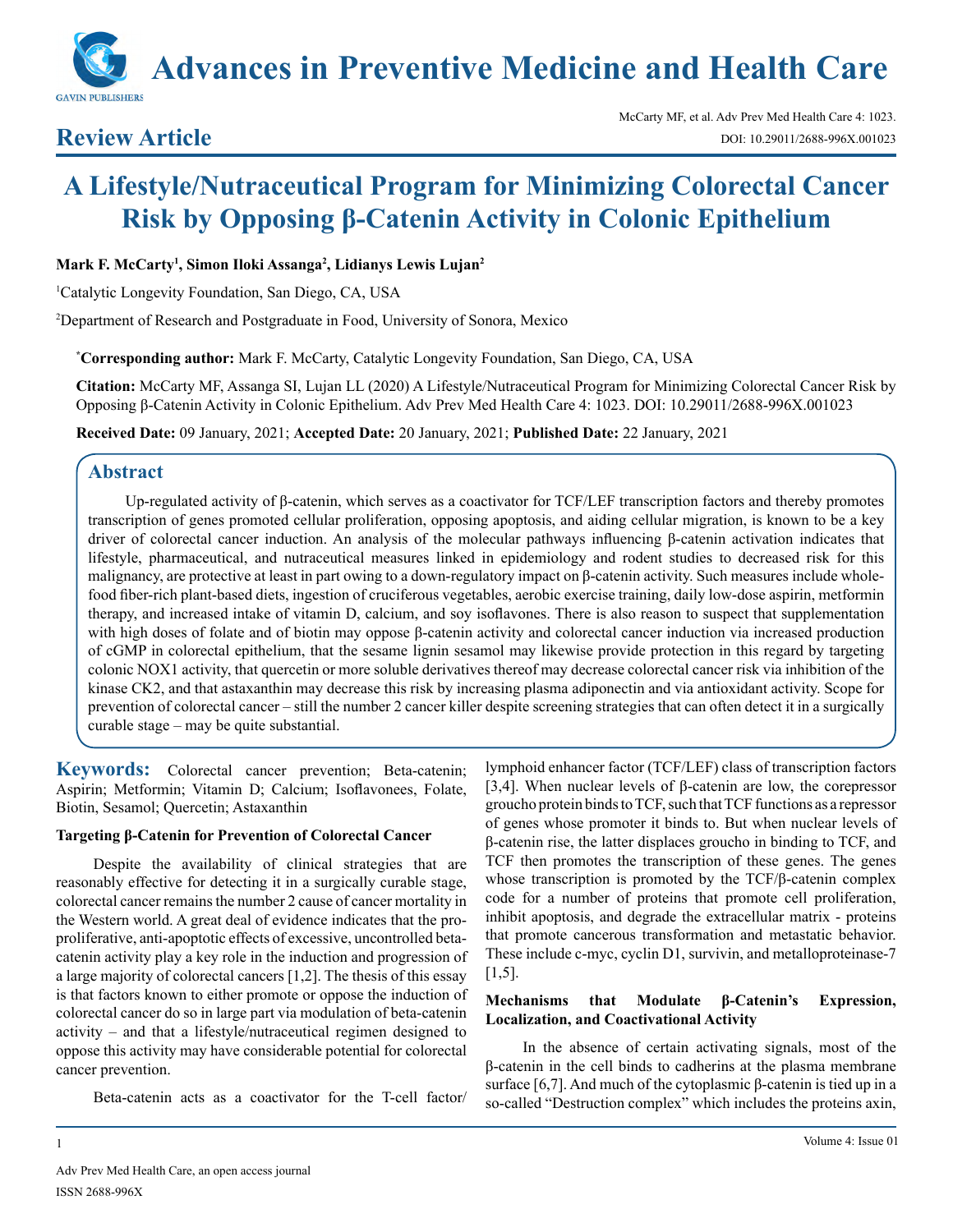adenomatous polyposis coli (APC), casein kinase-1a (CK-1a), and glycogen synthase kinase-3β (GSK-3β) [8]. After a "priming" phosphorylation of β-catenin by CK-1a on Ser45, GSK-3β then can phosphorylate it on Ser33, Ser37, and Thr41, which prepares it for ubiquitinylation and subsequent proteasomal degradation. These joint mechanisms cooperate to minimize nuclear β-catenin. In a very high proportion of colorectal cancers, loss-of-function mutations of APC preclude the formation of the destruction complex, such that ubiquitination-dependent proteasomal disposal of β-catenin is greatly compromised [9]. APC(Min/+) mice, which are heterozygous for loss of APC function, are highly prone to development of intestinal cancer, and are widely employed as a model of colorectal cancer induction [10].

Activated Akt can confer an inhibitory phosphorylation on GSK-3β, such that its ability to phosphorylate and prime for degradation β-catenin is suppressed; moreover, Akt can phosphorylate β-catenin at Ser552, which aids β-catenin's translocation to the nucleus [11,12]. And β-catenin can be phosphorylated at both Ser552 and Ser675 by protein kinase A (PKA), the kinase activated by cAMP; these modifications stabilize β-catenin, promote its translocation to the nucleus, and enhance its interaction with TCF [13]. Hence, both Akt and PKA unleash β-catenin's ability to promote gene transcription.

In addition, certain tyrosine kinases such as c-Src can phosphorylate β-catenin at Tyr654, which blocks its ability to bind to E-cadherin [14]. This modification also promotes nuclear translocation of β-catenin, as well as its ability to act as a coactivator for TCF [15,16].

Whereas cAMP, via PKA, acts to boost β-catenin's activity, cGMP, acting via protein kinase G (PKG), has the opposite effect. PKG has been shown to lower cellular β-catenin levels and decrease its mRNA expression – possibly owing to suppressed transcription of the β-catenin gene CTNNB1 [17-21]. The mechanism whereby PKG achieves this still requires clarification. PKG can also decrease the nuclear interaction of β-catenin with TCF by boosting intra-nuclear levels of FOXO4, which competes with TCF for binding to β-catenin as a coactivator [22]. Colon epithelium expresses a guanylate cyclase 2C membrane receptor which generates cGMP in response to paracrine stimulation by the hormones guanylin and uroguanylin; this system is known to act as a tumor suppressor, and it tends to be lost or down-regulated during the process of colon carcinogenesis [23].

Physiologically important modulation of β-catenin activity is also mediated by estrogen receptor-β (ERβ), AMP-activated kinase (AMPK), and the kinase CK2 (formerly known as casein kinase-2). When activated via a ligand, ERβ migrates to the nucleus and suppresses β-catenin expression at the mRNA level; whether it binds to the CTNNB1 promoter has not been established [24]. AMPK likewise down-regulates β-catenin expression in colorectal

Adv Prev Med Health Care, an open access journal ISSN 2688-996X

epithelium; this is associated with a failure of Akt to confer an activating/stabilizing phosphorylation on Ser552 [25]. Recent studies suggest that this reflects AMPK-mediated inhibition of PI3K/Akt activity, and/or a direct binding of AMPK to β-catenin that may impede its interaction with Akt [25,26]. CK2, which is ubiquitously expressed, and over-expressed in colorectal cancer, promotes β-catenin stability and enhances its ability to enable TCF/LDF-mediated transcription [27-30]. CK2 confers a phosphorylation on Akt which appears necessary for the latter's ability to phosphorylate and stabilize β-catenin [31,32].

As we will now see, this simple overview now prepares us to understand a range of practical strategies for suppressing colorectal cancer induction. These mechanisms are depicted in Figure 1.



**Figure 1:** Suppression of beta-catenin activity for prevention of colorectal CA.

Protective factors are high-lighted in bold.

#### **Opposing Cox-2 Activity - Aspirin, Vitamin D, Antioxidants, and Fiber**

Expression of cyclooxygenase-2 (COX-2) is elevated in about 85% of colorectal cancers, and about half of adenomas [33]. Constitutive COX-1 and inducible COX-2 are expressed in normal colorectal epithelium, and their joint expression is elevated in the normal colonic mucosa of patients who have previously developed colorectal cancer [34]. A key product of COX activity, prostaglandin E2 (PGE2), acts in an autocrine/paracrine fashion on colorectal epithelium via EP2 receptors to promote generation of cAMP via adenylate cyclase, and via EP4 receptors to stimulate PI3K/Akt activity [35]. Hence, PGE2 acts via both cAMP and Akt to boost β-catenin activity. (Conversely, beta catenin activity promotes transcription of the COX-2 gene [36].) This likely explains why regular use of NSAID drugs has been linked to lower risk for colorectal cancer [37,38]. In this regard, daily low-dose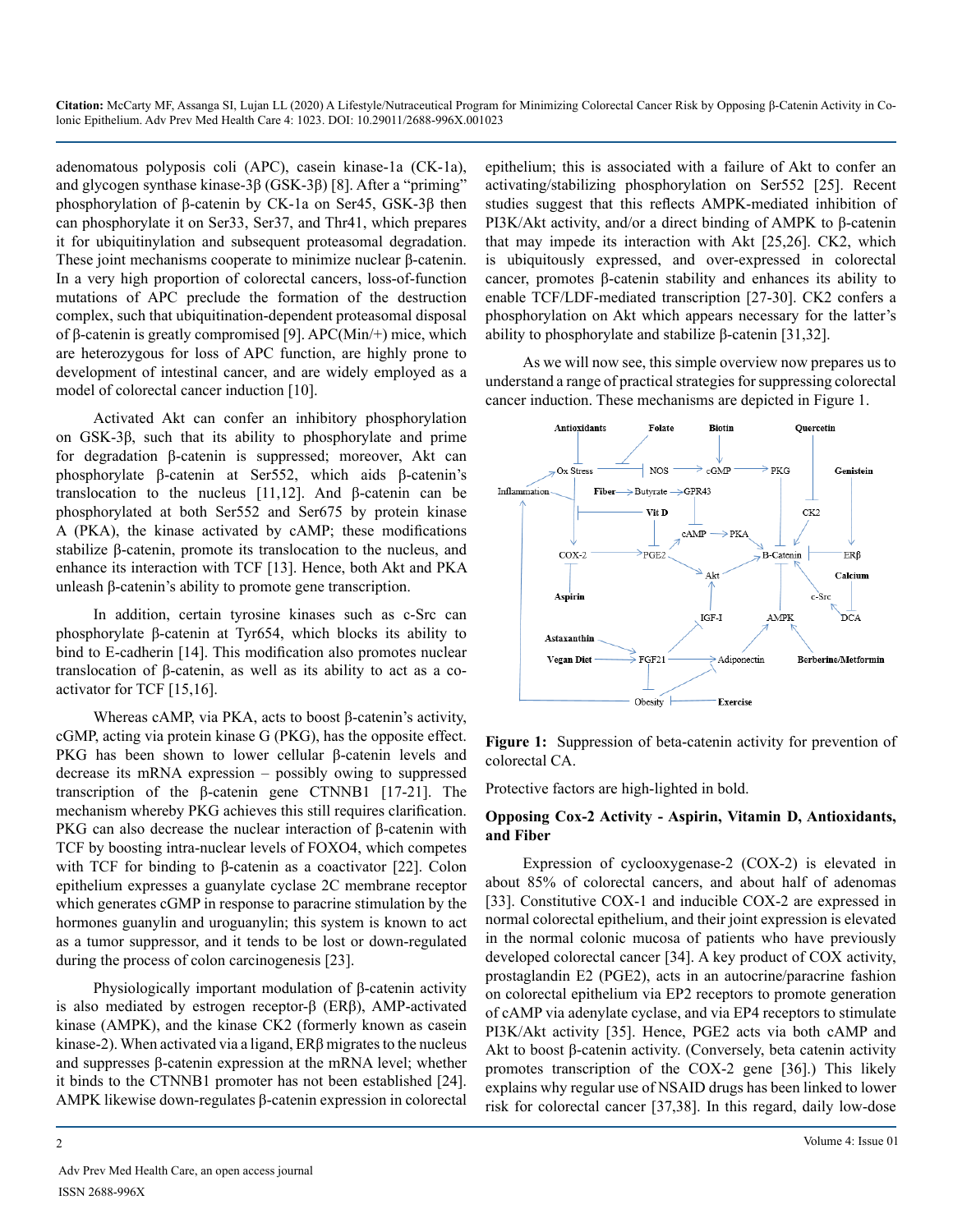aspirin, which is relatively safe for use as a preventive strategy, has been found to notably lower risk for this cancer in a meta-analysis of large-scale lengthy randomized controlled trials; risk was about 25% lower in those who had taken daily low-dose aspirin for at least 5 years [39].

Colorectal epithelium expresses the 25-hydroxyvitamin D 1-alpha-hydroxylase (CYP27B1) activity required for conversion of circulating 25-hydroxyvitamin D to the active hormone calcitriol; it also expresses vitamin D receptors [40]. Hence, vitamin D's hormonal activity within colorectal epithelium tends to vary directly with plasma levels of 25-hydroxyvitamin D. Notably, in a range of tissues, calcitriol has been shown to boost mRNA and protein expression of 15-hydroxyprostaglandin dehydrogenase (15-PGDH), the chief enzyme that catabolizes PGE2 to an inactive form [41,42]. Moreover, there is also evidence that vitamin D activity can suppress cox-2 expression, possibly because it induces expression of MAP kinase phosphatase-1, an antagonist of MAP kinase activities that activate the promoter of the COX2 gene [43-46]. Consistent with this analysis, vitamin D supplementation was shown to markedly lower the ratio of COX-2/15-PGDH expression in the rectal mucosa of colorectal adenoma patients [47]. Notably, a meta-analysis of 15 case-control or cohort studies has found that risk for colorectal cancer is about one-third lower in the upper quantile as opposed to the lower quantile of plasma 25-hydroxyvitamin D [48].

Colitis notably increases risk for colorectal cancer, and oxidative stress both characterizes and promotes inflammation. Indeed, oxidative stress is likely to play a role in cox-2 induction during colorectal carcinogenesis, as it tends to boost the MAP kinase and NF-kappaB activities that drive cox-2 expression at the transcriptional level [49]. Colonic epithelium expresses the NOX1 isoform of NADPH oxidase [50,51]. Inhibition of NOX1 activity in a human colon cancer-derived cell line via apocynin, siRNA transfection, or the sesame lignin sesamol - which suppresses NOX1 mRNA expression in these cells - decreases COX-2 expression at the transcriptional level [52]. Moreover, dietary administration of sesamol suppresses intestinal polyp formation in APC(Min/+) mice. If this lignin were to become available as a nutraceutical, it might have potential as a chemopreventive agents for colorectal cancer.

The unconjugated bilirubin evolved by heme oxygenase activity functions as an inhibitor of certain NAPDH oxidase complexes, and its activity in this regard is mimicked by the phycocyanobilin chromophore richly supplied by certain cyanobacteria and blue-green algae - most notably spirulina, traditionally employed as a food in some cultures and now used as a nutraceutical [53-57]. However, the only study to evaluate bilirubin's impact on NOX1 activity failed to demonstrate inhibition - whereas the carbon monoxide evolved by heme

oxygenase activity was inhibitory [58]. Nonetheless, oral administration of phycocyanin, the algal protein to which phycocyanobilin is covalently attached, has been shown to suppress colon carcinogenesis in dimethylhydrazine-treated mice [59,60]. Perhaps this reflects its impact on NOX2-dependent NADPH oxidase activity in pro-inflammatory myeloid cells in the intestinal mucosa.

Phase 2 inducers, such as the sulforaphane provided by cruciferous vegetable, promote expression of a range of antioxidant enzymes via activation of the nrf2 transcription factor, and are thought to have important potential for colorectal cancer prevention [61]. In particular, they induce expression of heme oxygenase-1, which can inhibit NOX1 via generated carbon monoxide [58,62]. In APC(Min/+) mice that are further genetically modified to lack nrf2 expression, intestinal expression of cox-2 is enhanced, and intestinal tumorigenesis is notably up-regulated; conversely, administration of phase 2 inducers suppresses intestinal carcinogenesis in APC(Min/+) mice and mice treated with azoxymethane/dextran sodium sulfate [63-65]. These findings correlate nicely with epidemiological studies linking high intakes of cruciferous vegetables to decreased risk for colorectal cancer - as ratified in a meta-analysis [65,66]. The nutraceutical phase 2 inducer lipoic acid might likewise have protective potential in this regard [67-69] albeit its impact on colorectal cancer induction in rodents has so far received little if any investigation.

The carotenoid antioxidant astaxanthin - more effective than vitamin E for preventing membrane oxidation - shows protective effects in rodent models of colorectal cancer induction induced by dimethylhydrazine, azoxymethane, and dextran sodium sulfate; one of these studies reports suppression of COX-2 induction [70- 73]. These studies suggest that astaxanthin may have potential for prevention of inflammation-linked colorectal carcinogenesis.

Elevated Western risk of colorectal cancer - as compared to the much lower rates seen in the rural Third World - have suggested that low-fat, high fiber diets may confer protection from this cancer [74]. Curiously, prospective epidemiology has failed to establish a role for dietary fat in this regard, but high fiber diets do emerge as protective in prospective and case-control studies [75-77]. Diets rich in soluble fiber and/or "Resistant" carbohydrate provide substrate for the production of short-chain fatty acids such as butyrate by colonic bacteria [78]. These short-chain fatty acids serve as metabolic fuel for the colon epithelium, but they also activate the free fatty acid receptor 2 (FFAR2 - a.k.a GPR43) receptor expressed by these epithelial cells. Genetic knockout of this receptor boosts intestinal tumor yields in APC(Min/+) mice and in mice treated with the colon carcinogen azoxymethane [79]. Notably, FFAR2 is a seven-pass receptor capable of activating  $Ga_{i}$ , which suppresses adenylate cyclase activation and hence lowers cellular levels of cAMP [80]. Hence, FFAR2 acts as a functional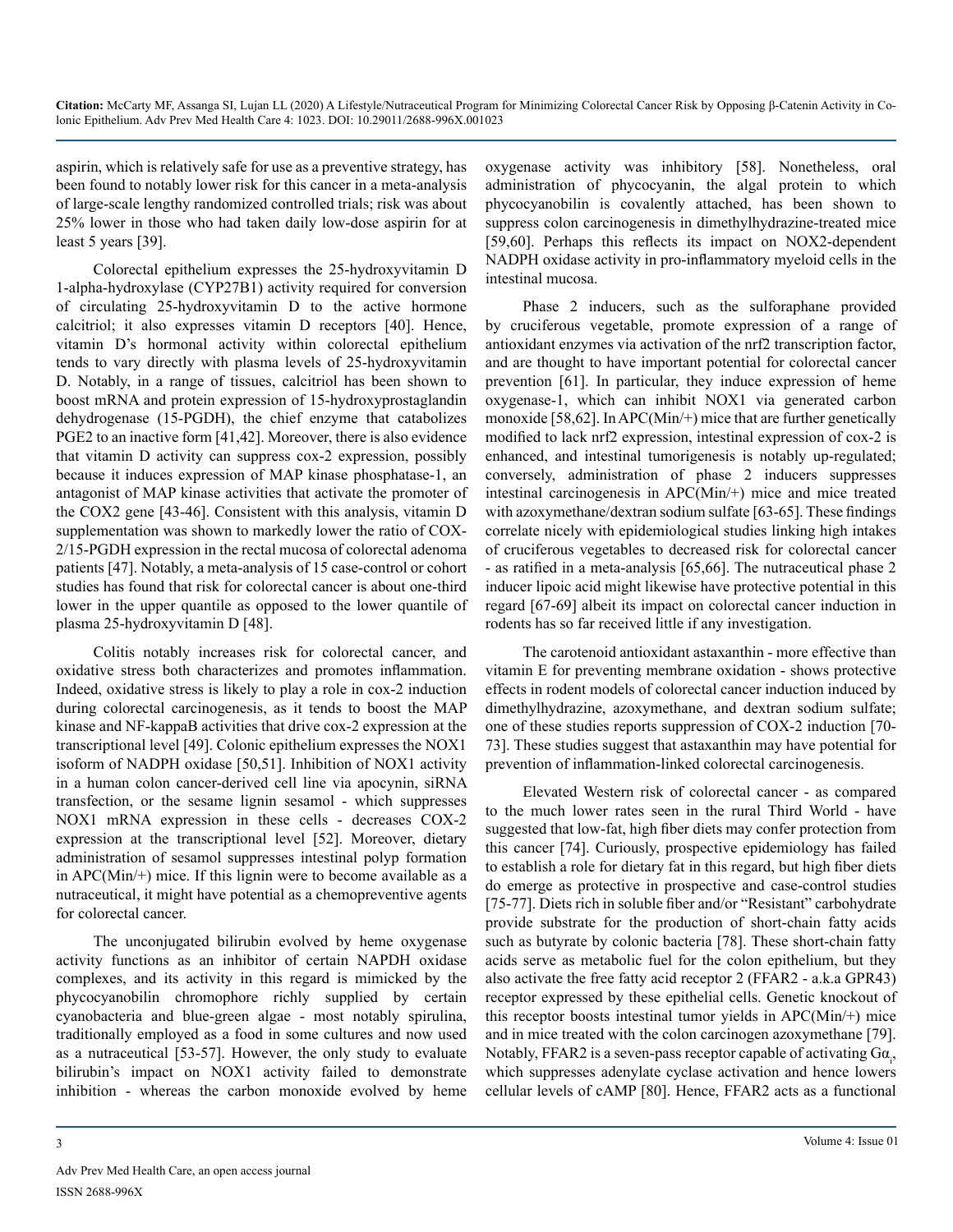antagonist of the cancer-promoting activity of cox-2/PGE2.

#### **Stimulating AMPK with Metformin, Berberine, and Vegan Diet**

The ability of AMPK to decrease β-catenin activity helps to explain epidemiology pointing to lower risk for colorectal cancer in diabetics who use metformin as opposed to other antidiabetic medications [81-84]. The nutraceutical berberine, which like berberine can activate AMPK, and is widely used for management of type 2 diabetes in China, also appears to have potential for prevention of colorectal cancer [85-87]. Indeed, berberine reduces tumorigenesis in APC(Min/+) mice, and was shown to decrease risk for recurrence of colorectal adenoma in a multi-center doubleblind randomized controlled study [88,89].

The adipocyte-derived hormone adiponectin boosts AMPK activity in its target tissues - which include colonic epithelium; moreover, adiponectin knockout boosts colorectal carcinogenesis in fat-fed and in APC(Min/+) mice [90-92]. Obesity, most notably abdominal obesity, is associated with a markedly increased risk for colorectal cancer - as well as low plasma levels of adiponectin [93,94]. Epidemiological studies have concluded that low adiponectin levels are likely to play a mediating role in obesity's impact on colorectal cancer risk (in contrast to the adipokine leptin) [95].

Whereas weight loss can boost adiponectin levels, adipocyte production of this factor is also boosted by fibroblast growth factor 21 (FGF21); indeed, increased adiponectin production appears to explain the favorable impact of FGF21 on insulin resistance and glycemic control in mice [96,97]. Hepatic production and plasma levels of FGF21 are boosted by dietary restriction of protein or of certain essential amino acids - a feature of low-protein plantbased (vegan) diets; indeed, a recent clinical study found that plasma FGF21 levels are about three-fold higher in vegans than in omnivores [98-100]. Hence, the increased FGF21 activity associated with vegan diets may act to lower colorectal cancer risk both by a rapid impact on adiponectin production, and by a longer term tendency to prevent or reverse obesity [98]. The ability of a low-protein diet to enhance plasma levels of adiponectin has been demonstrated in rats [101].

Although astaxanthin is typically thought of as an antioxidant, it can also act as a PPARα agonist, and supplemental intakes of 12-18 mg daily produce effects on serum lipid profile analogous to those of PPARα agonist drugs such as fenofibrate [102]. A key effect of PPARα agonists is to boost hepatic production of FGF21, which likely explains why astaxanthin supplementation has been found to increase plasma adiponectin levels [102-108]. Hence, astaxanthin supplementation has the potential to decrease colorectal cancer risk via up-regulation of adiponectin.

#### **Vegan Diets and Exercise Training Down-Regulate IGF-I Activity**

Moreover, FGF21 inhibits hepatic production of IGF-I, and plasma IGF-I levels tend to be lower in vegans and those eating lowprotein diets [98,109-111]. Colorectal epithelium is responsive to the pro-proliferative impact of IGF-I, and elevated IGF-I has been linked to increased risk for colorectal cancer [112,113]. IGF-I could be expected to boost β-catenin activity via PI3K-Akt signaling. Effective IGF-I activity is decreased by plasma IGFBP-1, which is decreased by the hyperinsulinemia associated with obesity. Aerobic exercise training, in the short term, can increase plasma IGFBP-1 by improving peripheral insulin sensitivity and thereby down-regulating insulin secretion, and in the longer term by opposing inappropriate weight gain [114]. Not surprisingly, it is associated with decreased risk for colorectal cancer [115].

Diets rich in heme iron have been linked to increased risk for colorectal cancer, possibly because this well absorbed form of iron may promote pro-mutagenic oxidative damage [116-118]. Vegan or vegetarian diets do not contain heme iron. Although plant-based diets can be rich in iron, non-heme iron has not been associated with increased risk for colorectal cancer, and its absorption is regulated in line with physiologic need [119].

Overall, these considerations suggest that whole-food fiberrich quasi-vegan diets can work in various complementary ways to lower colorectal cancer risk - as borne out by global epidemiological experience; age-adjusted risk for colorectal cancer used to be at least several-fold lower in the rural Third World as compared to Western nations, as stressed in the writings of Denis Burkitt and Hugh Trowell [119].

#### **Protective Mechanisms of Calcium, Magnesium, Soy Isoflavones, and Quercetin**

The hydrophobic bacterial bile acid metabolite deoxycholic acid (DCA) stimulates proliferation of colon epithelium, exerts mutagenic effects on colon epithelial cells in vitro, and acts as a tumor promoter in rodent models of intestinal carcinogenesis [120-123]. Increased serum levels of DCA have been reported in men with colonic adenomas [124,125]. DCA activates β-catenin signaling in colon cancer-derived cell lines [120,126,127]. This effect is associated with a loss of E-cadherin binding to β-catenin that may reflect activation of c-Src [128,129]. There is considerable epidemiological evidence that high calcium intakes, whether via diet or supplementation, notably reduce risk for colorectal cancer [130-132]. This appears likely to reflect the ability of calcium to form unabsorbable complexes with DCA such that DCA's uptake by colonic epithelium is suppressed and fecal loss of DCA rises [133,134]. It is conceivable that magnesium has a comparable effect, as there is evidence that higher intakes of magnesium are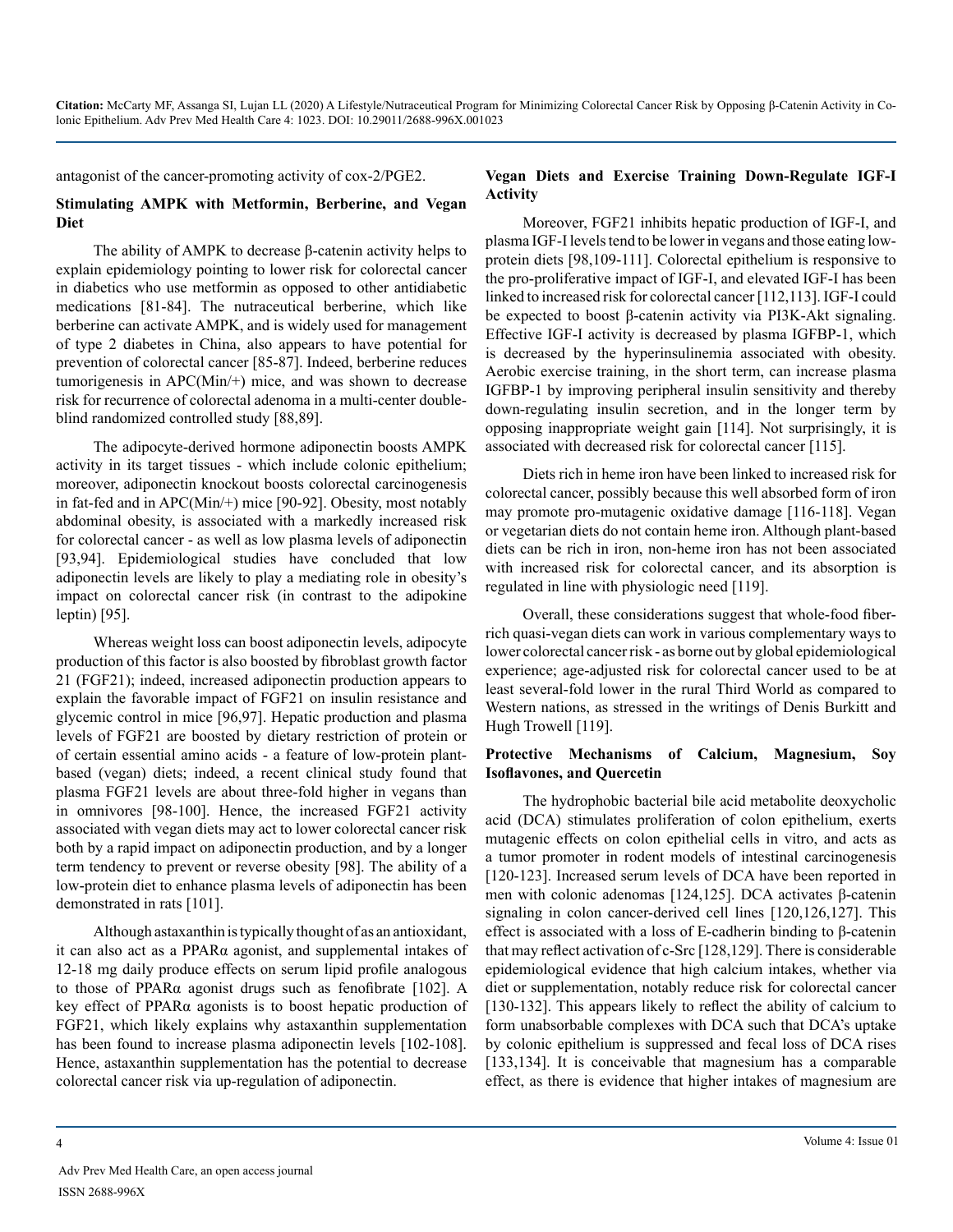also associated with decreased colorectal cancer risk – albeit an effect of lesser magnitude than that of calcium [131,135,136]. Including some magnesium while supplementing with calcium may be prudent, as high-dose calcium supplementation in the context of low-magnesium diets may have a negative impact on magnesium status [137].

With respect to the ability of activated ERβ to suppress β-catenin expression, it is notable that, in "physiological" doses obtainable from ample ingestion of soy products, the soy isoflavone genistein acts as a selective agonist for ERβ, with minimal impact on "feminizing" ERα [138]. S-equol, a metabolite of the isoflavone daidzein produced by colonic bacteria, can also act as a selective agonist for ERβ [139]. These facts may explain the lower risk for colorectal cancer associated with high intakes of soy foods or of soy isoflavones in Asian epidemiology [140].

Pharmaceutical inhibitors of CK2 are being pursued an anti-cancer drug candidates, as CK2 activity is elevated in many cancers and works in numerous complementary ways – including β-catenin up-regulation - to enhance cellular proliferation and survival [141-143]. However, it is notable that, in sub-micromolar concentrations, certain flavones and flavonols - including apigenin, luteolin, kaempferol, fisetin, quercetin, and myricetin can inhibit CK2 [144-147]. This may rationalize numerous studies demonstrating that these flavonoids can retard cancer growth in mouse xenograft models [147]. The pharmaceutical utility of many flavonoids is limited by poor solubility that compromises absorption, as well as rapid conjugation after absorption, so fairly ample intakes may be needed for useful activity. Quercetin has the advantage of ample availability, and certain commercially available soluble derivatives such as isoquercitrin and enzymatically-altered isoquercitrin (employed as an antioxidant food additive in Japan) are capable of enabling far more efficient quercetin absorption [148-151]. A quercetin-enriched diet decreases polyp multiplicity in APC(Min/+) mice, and, in vitro, quercetin or isoquercitrin inhibit the growth and β-catenin activity of colorectal cancer cells [152-156]. Hence, quercetin or its more absorbable derivatives may have practical potential for prevention of colorectal cancer.

#### **High Doses of Folate and Biotin May Boost Protective cGMP in Colon Epithelium**

In regard to the tumor suppressor activity of cGMP, colon epithelium is known to express soluble guanylate cyclase activity that can respond to nitric oxide generated by nitric oxide synthase (NOS) activity within these cells or within enteric neurons [157]. Intriguingly, the NOS activity in colorectal cancers has been found to be uncoupled, as indicated by a high ratio of dihydro- to tetrahydrobiopterin [158]. If this effect is present in preneoplastic colon epithelium – likely as a consequence of oxidative stress then measures which re-couple NOS might be expected to oppose

colorectal cancer induction via cGMP. In vascular endothelium, high-dose folic acid has been shown to achieve a re-coupling of eNOS via induction of dihydrofolate reductase, which can reduce dihyrofolate to the active cofactor tetrahydrofolate [159,160]. If high-dose folate has a comparable effect in colorectal epithelium, it might be expected to oppose tumor promotion. In this regard, a controlled clinical trial in which 5 mg folate or placebo was administered daily for 3 years to patients with a past history of colorectal adenomas found that this comparatively high dose of folate reduced risk for recurrent adenomas by about two-thirds [161]. Analogous studies employing lower, more physiological doses of folic acid did not show such definitive benefit.

A more direct way to boost cGMP in colonic epithelium would be to administer high-dose biotin (10 or more mg biotin daily, in divided doses); at this supra-physiological intake, biotin can directly activated soluble guanylate cyclase by 2-3-fold [162- 164]. Such a regimen tends to be well tolerated in comparison to NO-releasing drugs, as NO can dose-dependently activate this enzyme by up to a hundred-fold, potentially precipitating severe hypotension. However, it should be noted that high-dose biotin supplementation can interfere with certain clinical assays that employ streptavidin-biotin technology [165]. To the best of our knowledge, high-dose biotin has never been tested in rodent models of intestinal tumor induction; such studies appear to be warranted.

Since phosphodiesterase 5 is expressed in colorectal epithelium, use of long-acting inhibitors of this enzyme such as tadalafil has evident potential for raising cGMP in colorectal epithelium, and thereby diminishing colorectal cancer risk [21].

### **Summing Up**

Up-regulated β-catenin activity plays a key role in driving the induction of the large majority of colorectal cancers. This analysis suggests that lifestyle, pharmaceutical, and nutraceutical measures linked to lower risk for colorectal cancer decrease this risk, at least in part, by down-regulating β-catenin activity in colorectal epithelium. Such measures include ingestion of a whole-food fiber-rich plant-based diet, frequent consumption of cruciferous vegetables, aerobic exercise training, daily administration of lowdose aspirin, metformin treatment (and likely administration of the nutraceutical berberine), and increased ingestion of vitamin D, calcium, and soy isoflavones via diet or nutraceuticals. Furthermore, theoretical considerations suggest that high-dose supplementation with folate and biotin may have potential for suppressing β-catenin activity and decreasing colorectal cancer risk by boosting cGMP production in colorectal epithelium. Sesamol has interesting potential as an antioxidant for colorectal epithelium, and might aid colorectal cancer prevention if it became available as a nutraceutical. Quercetin, and its more soluble and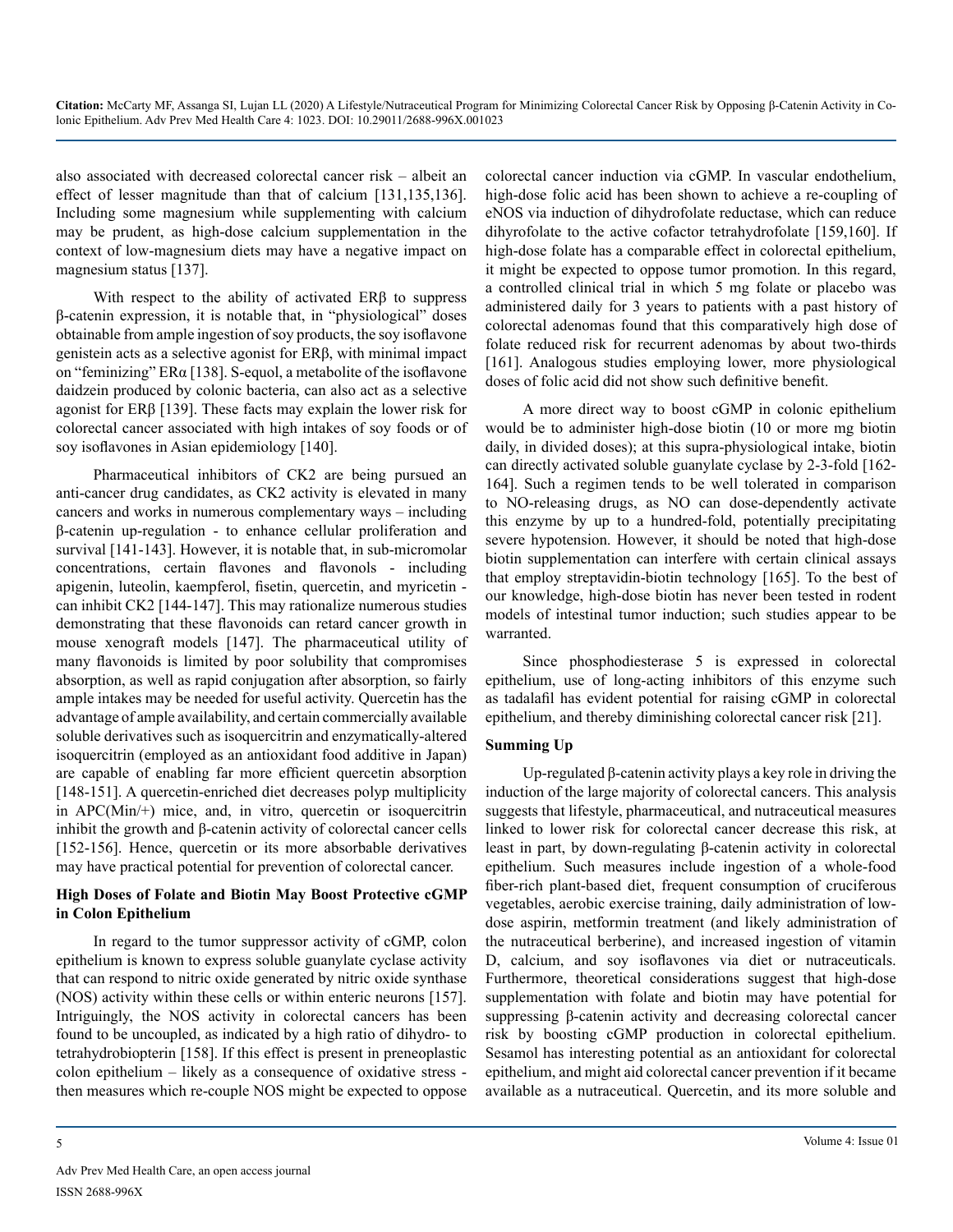absorbable derivatives isoquercitrin and enzymatically-modified isoquercitrin, may aid colorectal cancer prevention via CK2 inhibition. Astaxanthin may aid this prevention by boosting adiponectin levels. Development of innovative functional foods or nutraceuticals may make complex chemoprevention strategies for colorectal cancer more practical.

#### **References**

- 1. [Wong NA, Pignatelli M \(2002\) Beta-catenin--a linchpin in colorectal](https://pubmed.ncbi.nlm.nih.gov/11839557/)  [carcinogenesis?. Am J Pathol 160: 389-401.](https://pubmed.ncbi.nlm.nih.gov/11839557/)
- 2. [Bian J, Dannappel M, Wan C, Firestein R \(2020\) Transcriptional](https://pubmed.ncbi.nlm.nih.gov/32961708/)  [Regulation of Wnt/β-Catenin Pathway in Colorectal Cancer. Cells 9.](https://pubmed.ncbi.nlm.nih.gov/32961708/)
- 3. [Barker N, Morin PJ, Clevers H \(2000\) The Yin-Yang of TCF/beta](https://pubmed.ncbi.nlm.nih.gov/10549354/)[catenin signaling. Adv Cancer Res 77: 1-24.](https://pubmed.ncbi.nlm.nih.gov/10549354/)
- 4. [Lu FI, Sun YH, Wei CY, Thisse C, Thisse B \(2014\) Tissue-specific](https://pubmed.ncbi.nlm.nih.gov/25371059/)  [derepression of TCF/LEF controls the activity of the Wnt/β-catenin](https://pubmed.ncbi.nlm.nih.gov/25371059/) [pathway. Nat Commun 5: 5368.](https://pubmed.ncbi.nlm.nih.gov/25371059/)
- 5. [Kim PJ, Plescia J, Clevers H, Fearon ER, Altieri DC \(2003\) Survivin](https://pubmed.ncbi.nlm.nih.gov/12885482/) [and molecular pathogenesis of colorectal cancer. Lancet 362: 205-9](https://pubmed.ncbi.nlm.nih.gov/12885482/).
- 6. [Lilien J, Balsamo J \(2005\) The regulation of cadherin-mediated](https://pubmed.ncbi.nlm.nih.gov/16099633/#:~:text=Abstract,least three critical tyrosine residues.)  [adhesion by tyrosine phosphorylation/dephosphorylation of beta](https://pubmed.ncbi.nlm.nih.gov/16099633/#:~:text=Abstract,least three critical tyrosine residues.)[catenin. Curr Opin Cell Biol 17: 459-65.](https://pubmed.ncbi.nlm.nih.gov/16099633/#:~:text=Abstract,least three critical tyrosine residues.)
- 7. Brembeck FH, RosÂ<sub>i</sub>rio M, Birchmeier W (2006) Balancing cell [adhesion and Wnt signaling, the key role of beta-catenin. Curr Opin](https://pubmed.ncbi.nlm.nih.gov/16377174/)  [Genet Dev 16: 51-9.](https://pubmed.ncbi.nlm.nih.gov/16377174/)
- 8. [Gammons M, Bienz M \(2018\) Multiprotein complexes governing Wnt](https://pubmed.ncbi.nlm.nih.gov/29153704/#:~:text=Three multiprotein complexes have key,signalosome%2C assembled by polymerization of)  [signal transduction. Curr Opin Cell Biol 51: 42-9.](https://pubmed.ncbi.nlm.nih.gov/29153704/#:~:text=Three multiprotein complexes have key,signalosome%2C assembled by polymerization of)
- 9. [Zhang L, Shay JW \(2017\) Multiple Roles of APC and its Therapeutic](https://pubmed.ncbi.nlm.nih.gov/28423402/)  [Implications in Colorectal Cancer. J Natl Cancer Inst 109](https://pubmed.ncbi.nlm.nih.gov/28423402/).
- 10. [Wang L, Zhang Q \(2015\) Application of the Apc\(Min/+\) mouse](https://pubmed.ncbi.nlm.nih.gov/25960239/)  [model for studying inflammation-associated intestinal tumor. Biomed](https://pubmed.ncbi.nlm.nih.gov/25960239/)  [Pharmacother 71: 216-21.](https://pubmed.ncbi.nlm.nih.gov/25960239/)
- 11. [Chen EY, Mazure NM, Cooper JA, Giaccia AJ \(2001\) Hypoxia activates](https://pubmed.ncbi.nlm.nih.gov/11289110/)  [a platelet-derived growth factor receptor/phosphatidylinositol 3-kinase/](https://pubmed.ncbi.nlm.nih.gov/11289110/) [Akt pathway that results in glycogen synthase kinase-3 inactivation.](https://pubmed.ncbi.nlm.nih.gov/11289110/)  [Cancer Res 61: 2429-33](https://pubmed.ncbi.nlm.nih.gov/11289110/).
- 12. [Fang D, Hawke D, Zheng Y et al. \(2007\) Phosphorylation of beta](https://pubmed.ncbi.nlm.nih.gov/17287208/#:~:text=Phosphorylation of beta%2Dcatenin by AKT increases its transcriptional activity,in tumor invasion and development.)[catenin by AKT promotes beta-catenin transcriptional activity. J Biol](https://pubmed.ncbi.nlm.nih.gov/17287208/#:~:text=Phosphorylation of beta%2Dcatenin by AKT increases its transcriptional activity,in tumor invasion and development.)  [Chem 282: 11221-9](https://pubmed.ncbi.nlm.nih.gov/17287208/#:~:text=Phosphorylation of beta%2Dcatenin by AKT increases its transcriptional activity,in tumor invasion and development.).
- 13. [Taurin S, Sandbo N, Qin Y, Browning D, Dulin NO \(2006\)](https://pubmed.ncbi.nlm.nih.gov/16476742/)  [Phosphorylation of beta-catenin by cyclic AMP-dependent protein](https://pubmed.ncbi.nlm.nih.gov/16476742/)  [kinase. J Biol Chem 281: 9971-6.](https://pubmed.ncbi.nlm.nih.gov/16476742/)
- 14. [Roura S, Miravet S, Piedra J, GarcÃa de HA, DuÃach M \(1999\)](https://pubmed.ncbi.nlm.nih.gov/10593980/#:~:text=Alteration of cadherin%2Dmediated cell,vitro assays with recombinant proteins.) [Regulation of E-cadherin/Catenin association by tyrosine](https://pubmed.ncbi.nlm.nih.gov/10593980/#:~:text=Alteration of cadherin%2Dmediated cell,vitro assays with recombinant proteins.)  [phosphorylation. J Biol Chem 274: 36734-40.](https://pubmed.ncbi.nlm.nih.gov/10593980/#:~:text=Alteration of cadherin%2Dmediated cell,vitro assays with recombinant proteins.)
- 15. [Zeng G, Apte U, Micsenyi A, Bell A, Monga SP \(2006\) Tyrosine](https://www.ncbi.nlm.nih.gov/pmc/articles/PMC1820835/)  [residues 654 and 670 in beta-catenin are crucial in regulation of Met](https://www.ncbi.nlm.nih.gov/pmc/articles/PMC1820835/)[beta-catenin interactions. Exp Cell Res 312: 3620-30](https://www.ncbi.nlm.nih.gov/pmc/articles/PMC1820835/).
- 16. [Whitehead J, Vignjevic D, FÃtterer C, Beaurepaire E, Robine S, et al.](https://pubmed.ncbi.nlm.nih.gov/19404440/#:~:text=The mechanical activation of Myc,accumulation which drives colon cancer.) [\(2008\) Mechanical factors activate beta-catenin-dependent oncogene](https://pubmed.ncbi.nlm.nih.gov/19404440/#:~:text=The mechanical activation of Myc,accumulation which drives colon cancer.)  [expression in APC mouse colon. HFSP J 2: 286-94.](https://pubmed.ncbi.nlm.nih.gov/19404440/#:~:text=The mechanical activation of Myc,accumulation which drives colon cancer.)
- 17. [Li N, Xi Y, Tinsley HN et al. \(2013\) Sulindac selectively inhibits colon](https://pubmed.ncbi.nlm.nih.gov/23804703/#:~:text=The mechanism by which sulindac,of cyclin D1 and survivin.)  [tumor cell growth by activating the cGMP/PKG pathway to suppress](https://pubmed.ncbi.nlm.nih.gov/23804703/#:~:text=The mechanism by which sulindac,of cyclin D1 and survivin.)  [Wnt/β-catenin signaling. Mol Cancer Ther 12: 1848-59](https://pubmed.ncbi.nlm.nih.gov/23804703/#:~:text=The mechanism by which sulindac,of cyclin D1 and survivin.).
- 18. [Li N, Lee K, Xi Y et al. \(2015\) Phosphodiesterase 10A: a novel target](https://pubmed.ncbi.nlm.nih.gov/24704829/)  for selective inhibition of colon tumor cell growth and Î<sup>2</sup>-catenin[dependent TCF transcriptional activity. Oncogene 34: 1499-509](https://pubmed.ncbi.nlm.nih.gov/24704829/).
- 19. [Browning DD, Kwon IK, Wang R \(2010\) cGMP-dependent protein](https://pubmed.ncbi.nlm.nih.gov/21426046/)  [kinases as potential targets for colon cancer prevention and treatment.](https://pubmed.ncbi.nlm.nih.gov/21426046/)  [Future Med Chem 2: 65-80](https://pubmed.ncbi.nlm.nih.gov/21426046/).
- 20. [Lee K, Lindsey AS, Li N et al. \(2016\) β-catenin nuclear translocation](https://pubmed.ncbi.nlm.nih.gov/26713600/)  [in colorectal cancer cells is suppressed by PDE10A inhibition, cGMP](https://pubmed.ncbi.nlm.nih.gov/26713600/)  [elevation, and activation of PKG. Oncotarget 7: 5353-65](https://pubmed.ncbi.nlm.nih.gov/26713600/).
- 21. [Li N, Chen X, Zhu B et al. \(2015\) Suppression of β-catenin/TCF](https://pubmed.ncbi.nlm.nih.gov/26299804/)  [transcriptional activity and colon tumor cell growth by dual inhibition of](https://pubmed.ncbi.nlm.nih.gov/26299804/)  [PDE5 and 10. Oncotarget 6: 27403-15.](https://pubmed.ncbi.nlm.nih.gov/26299804/)
- 22. [Kwon IK, Wang R, Thangaraju M et al. \(2010\) PKG inhibits TCF](https://pubmed.ncbi.nlm.nih.gov/20348951/#:~:text=We show that PKG activation,target beta%2Dcatenin for degradation.)  [signaling in colon cancer cells by blocking beta-catenin expression](https://pubmed.ncbi.nlm.nih.gov/20348951/#:~:text=We show that PKG activation,target beta%2Dcatenin for degradation.)  [and activating FOXO4. Oncogene 2010 June 10;29\(23\):3423-34.](https://pubmed.ncbi.nlm.nih.gov/20348951/#:~:text=We show that PKG activation,target beta%2Dcatenin for degradation.)
- 23. [Yarla NS, Gali H, Pathuri G et al. \(2019\) Targeting the paracrine](https://www.sciencedirect.com/science/article/abs/pii/S1044579X18300646)  [hormone-dependent guanylate cyclase/cGMP/phosphodiesterases](https://www.sciencedirect.com/science/article/abs/pii/S1044579X18300646)  [signaling pathway for colorectal cancer prevention. Semin Cancer Biol](https://www.sciencedirect.com/science/article/abs/pii/S1044579X18300646)  [56: 168-174.](https://www.sciencedirect.com/science/article/abs/pii/S1044579X18300646)
- 24. [Topi G, Satapathy SR, Dash P et al. \(2020\) Tumour-suppressive effect](https://europepmc.org/article/med/32333795)  [of oestrogen receptor β in colorectal cancer patients, colon cancer](https://europepmc.org/article/med/32333795)  [cells, and a zebrafish model. J Pathol 251: 297-309.](https://europepmc.org/article/med/32333795)
- 25. [Amable G, MartÃnez-LeÃn E, Picco ME et al. \(2019\) Metformin inhibits](https://pubmed.ncbi.nlm.nih.gov/31082618/)  [β-catenin phosphorylation on Ser-552 through an AMPK/PI3K/Akt](https://pubmed.ncbi.nlm.nih.gov/31082618/) [pathway in colorectal cancer cells. Int J Biochem Cell Biol 112: 88-94.](https://pubmed.ncbi.nlm.nih.gov/31082618/)
- 26. [Park SY, Kim D, Kee SH \(2019\) Metformin-activated AMPK regulates](https://pubmed.ncbi.nlm.nih.gov/30854043/#:~:text=Treatment with metformin reduced mitochondrial,be associated with %CE%B2%2Dcatenin.)  [β-catenin to reduce cell proliferation in colon carcinoma RKO cells.](https://pubmed.ncbi.nlm.nih.gov/30854043/#:~:text=Treatment with metformin reduced mitochondrial,be associated with %CE%B2%2Dcatenin.)  [Oncol Lett 17: 2695-2702](https://pubmed.ncbi.nlm.nih.gov/30854043/#:~:text=Treatment with metformin reduced mitochondrial,be associated with %CE%B2%2Dcatenin.).
- 27. [Seldin DC, Landesman-Bollag E, Farago M, Currier N, Lou D,](https://pubmed.ncbi.nlm.nih.gov/16342409/) [et al. \(2005\) CK2 as a positive regulator of Wnt signalling and](https://pubmed.ncbi.nlm.nih.gov/16342409/)  [tumourigenesis. Mol Cell Biochem 274: 63-7.](https://pubmed.ncbi.nlm.nih.gov/16342409/)
- 28. [Zou J, Luo H, Zeng Q, Dong Z, Wu D, Liu L \(2011\) Protein kinase](https://pubmed.ncbi.nlm.nih.gov/21702981/)  CK2α is overexpressed in colorectal cancer and modulates cell [proliferation and invasion via regulating EMT-related genes. J Transl](https://pubmed.ncbi.nlm.nih.gov/21702981/)  [Med 9: 97.](https://pubmed.ncbi.nlm.nih.gov/21702981/)
- 29. Lee AK, Ahn SG, Yoon JH, Kim SA (2011) Sox4 stimulates ÄY-catenin [activity through induction of CK2. Oncol Rep 25: 559-65](https://pubmed.ncbi.nlm.nih.gov/21165564/).
- 30. [Dowling JE, Alimzhanov M, Bao L et al. \(2016\) Potent and Selective](https://pubmed.ncbi.nlm.nih.gov/26985319/)  [CK2 Kinase Inhibitors with Effects on Wnt Pathway Signaling in Vivo.](https://pubmed.ncbi.nlm.nih.gov/26985319/)  [ACS Med Chem Lett 7: 300-5.](https://pubmed.ncbi.nlm.nih.gov/26985319/)
- 31. [Ponce DP, Maturana JL, Cabello P et al. \(2011\) Phosphorylation of](https://pubmed.ncbi.nlm.nih.gov/21506126/) [AKT/PKB by CK2 is necessary for the AKT-dependent up-regulation of](https://pubmed.ncbi.nlm.nih.gov/21506126/)  Î<sup>2</sup>-catenin transcriptional activity. J Cell Physiol 226: 1953-9.
- 32. [Ponce DP, Yefi R, Cabello P et al. \(2011\) CK2 functionally interacts](https://pubmed.ncbi.nlm.nih.gov/21735093/)  with AKT/PKB to promote the  $\hat{I}^2$ -catenin-dependent expression of [survivin and enhance cell survival. Mol Cell Biochem 356: 127-32.](https://pubmed.ncbi.nlm.nih.gov/21735093/)
- 33. [Eberhart CE, Coffey RJ, Radhika A, Giardiello FM, Ferrenbach S,](https://pubmed.ncbi.nlm.nih.gov/7926468/)  [et al. \(1994\) Up-regulation of cyclooxygenase 2 gene expression in](https://pubmed.ncbi.nlm.nih.gov/7926468/)  [human colorectal adenomas and adenocarcinomas. Gastroenterology](https://pubmed.ncbi.nlm.nih.gov/7926468/)  [107: 1183-8](https://pubmed.ncbi.nlm.nih.gov/7926468/).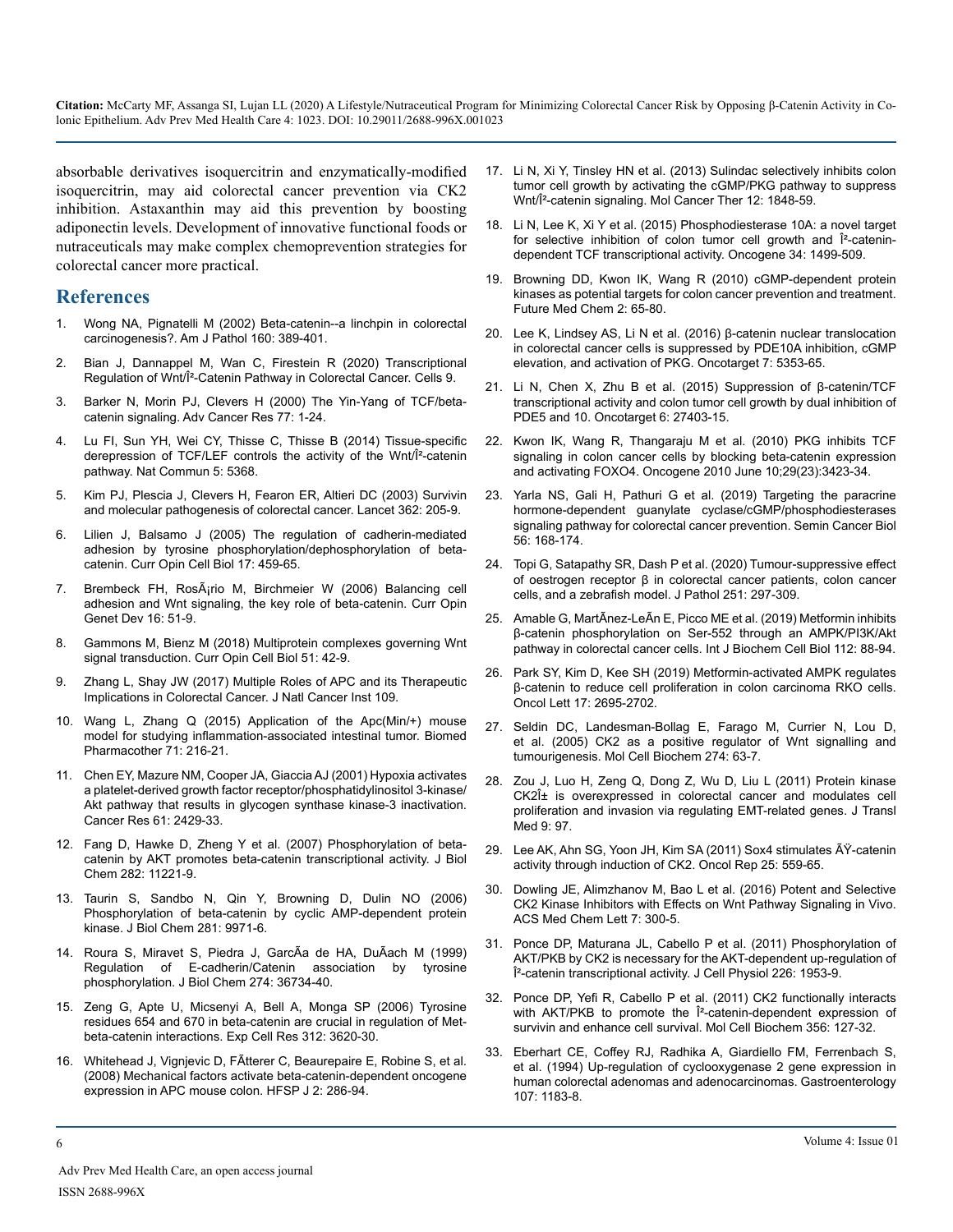- 34. [Jensen TSR, Mahmood B, Damm MB et al. \(2018\) Combined activity](https://pubmed.ncbi.nlm.nih.gov/29486731/#:~:text=Abstract,COX isozyme involved in neoplasia.&text=This indicates that COX%2D1,to an increased proliferation process.)  [of COX-1 and COX-2 is increased in non-neoplastic colonic mucosa](https://pubmed.ncbi.nlm.nih.gov/29486731/#:~:text=Abstract,COX isozyme involved in neoplasia.&text=This indicates that COX%2D1,to an increased proliferation process.)  [from colorectal neoplasia patients. BMC Gastroenterol 18: 31.](https://pubmed.ncbi.nlm.nih.gov/29486731/#:~:text=Abstract,COX isozyme involved in neoplasia.&text=This indicates that COX%2D1,to an increased proliferation process.)
- 35. [Regan JW \(2003\) EP2 and EP4 prostanoid receptor signaling. Life](https://pubmed.ncbi.nlm.nih.gov/14607241/)  [Sci 74: 143-53.](https://pubmed.ncbi.nlm.nih.gov/14607241/)
- 36. [Araki Y, Okamura S, Hussain SP et al. \(2003\) Regulation of](https://pubmed.ncbi.nlm.nih.gov/12566320/)  [cyclooxygenase-2 expression by the Wnt and ras pathways. Cancer](https://pubmed.ncbi.nlm.nih.gov/12566320/)  [Res 63: 728-34.](https://pubmed.ncbi.nlm.nih.gov/12566320/)
- 37. [Drew DA, Cao Y, Chan AT \(2016\) Aspirin and colorectal cancer: the](https://pubmed.ncbi.nlm.nih.gov/26868177/)  [promise of precision chemoprevention. Nat Rev Cancer 16: 173-86.](https://pubmed.ncbi.nlm.nih.gov/26868177/)
- 38. [TomiÄ T, DomÃnguez-LÃpez S, Barrios-RodrÃguez R \(2019\)](https://pubmed.ncbi.nlm.nih.gov/30472477/)  [Non-aspirin non-steroidal anti-inflammatory drugs in prevention of](https://pubmed.ncbi.nlm.nih.gov/30472477/)  [colorectal cancer in people aged 40 or older: A systematic review and](https://pubmed.ncbi.nlm.nih.gov/30472477/)  [meta-analysis. Cancer Epidemiol 58: 52-62.](https://pubmed.ncbi.nlm.nih.gov/30472477/)
- 39. [Flossmann E, Rothwell PM \(2007\) Effect of aspirin on long-term](https://pubmed.ncbi.nlm.nih.gov/17499602/)  [risk of colorectal cancer: consistent evidence from randomised and](https://pubmed.ncbi.nlm.nih.gov/17499602/)  [observational studies. Lancet 369: 1603-13.](https://pubmed.ncbi.nlm.nih.gov/17499602/)
- 40. [Matusiak D, Murillo G, Carroll RE, Mehta RG, Benya RV \(2005\)](https://pubmed.ncbi.nlm.nih.gov/16214919/)  [Expression of vitamin D receptor and 25-hydroxyvitamin D3-1{alpha}](https://pubmed.ncbi.nlm.nih.gov/16214919/) [hydroxylase in normal and malignant human colon. Cancer Epidemiol](https://pubmed.ncbi.nlm.nih.gov/16214919/)  [Biomarkers Prev 14: 2370-6.](https://pubmed.ncbi.nlm.nih.gov/16214919/)
- 41. [Moreno J, Krishnan AV, Peehl DM, Feldman D \(2006\) Mechanisms of](https://pubmed.ncbi.nlm.nih.gov/16886660/) [vitamin D-mediated growth inhibition in prostate cancer cells: inhibition](https://pubmed.ncbi.nlm.nih.gov/16886660/)  [of the prostaglandin pathway. Anticancer Res 26: 2525-30.](https://pubmed.ncbi.nlm.nih.gov/16886660/)
- 42. [Thill M, Fischer D, Hoellen F et al. \(2010\) Prostaglandin metabolising](https://pubmed.ncbi.nlm.nih.gov/20592360/)  [enzymes and PGE2 are inversely correlated with vitamin D receptor](https://pubmed.ncbi.nlm.nih.gov/20592360/)  [and 25\(OH\)2D3 in breast cancer. Anticancer Res 30: 1673-9.](https://pubmed.ncbi.nlm.nih.gov/20592360/)
- 43. [Zhang Y, Leung DY, Richers BN et al. \(2012\) Vitamin D inhibits](https://pubmed.ncbi.nlm.nih.gov/22301548/)  [monocyte/macrophage proinflammatory cytokine production by](https://pubmed.ncbi.nlm.nih.gov/22301548/)  [targeting MAPK phosphatase-1. J Immunol 188: 2127-35.](https://pubmed.ncbi.nlm.nih.gov/22301548/)
- 44. [Chen TH, Kao YC, Chen BC, Chen CH, Chan P, et al. \(2006\)](https://pubmed.ncbi.nlm.nih.gov/16765938/) [Dipyridamole activation of mitogen-activated protein kinase](https://pubmed.ncbi.nlm.nih.gov/16765938/)  [phosphatase-1 mediates inhibition of lipopolysaccharide-induced](https://pubmed.ncbi.nlm.nih.gov/16765938/)  [cyclooxygenase-2 expression in RAW 264.7 cells. Eur J Pharmacol](https://pubmed.ncbi.nlm.nih.gov/16765938/)  [541: 138-46.](https://pubmed.ncbi.nlm.nih.gov/16765938/)
- 45. [Ryu M, Kim EH, Chun M et al. \(2008\) Astragali Radix elicits anti](https://pubmed.ncbi.nlm.nih.gov/17996413/)[inflammation via activation of MKP-1, concomitant with attenuation of](https://pubmed.ncbi.nlm.nih.gov/17996413/)  [p38 and Erk. J Ethnopharmacol 115: 184-93](https://pubmed.ncbi.nlm.nih.gov/17996413/).
- 46. [Turpeinen T, Nieminen R, Moilanen E, Korhonen R \(2010\) Mitogen](https://jpet.aspetjournals.org/content/333/1/310.abstract)[activated protein kinase phosphatase-1 negatively regulates the](https://jpet.aspetjournals.org/content/333/1/310.abstract)  [expression of interleukin-6, interleukin-8, and cyclooxygenase-2 in](https://jpet.aspetjournals.org/content/333/1/310.abstract)  [A549 human lung epithelial cells. J Pharmacol Exp Ther 333: 310-8.](https://jpet.aspetjournals.org/content/333/1/310.abstract)
- 47. [Gibbs DC, Fedirko V, Baron JA, et al. \(2020\) Inflammation Modulation](https://pubmed.ncbi.nlm.nih.gov/32917645/)  [by Vitamin D and Calcium in the Morphologically Normal Colorectal](https://pubmed.ncbi.nlm.nih.gov/32917645/)  [Mucosa of Colorectal Adenoma Patients in a Clinical Trial. Cancer](https://pubmed.ncbi.nlm.nih.gov/32917645/)  [Prev Res \(Phila\)](https://pubmed.ncbi.nlm.nih.gov/32917645/).
- 48. [Garland CF, Gorham ED \(2017\) Dose-response of serum](https://www.sciencedirect.com/science/article/abs/pii/S0960076016303429)  [25-hydroxyvitamin D in association with risk of colorectal cancer: A](https://www.sciencedirect.com/science/article/abs/pii/S0960076016303429) [meta-analysis. J Steroid Biochem Mol Biol 168: 1-8.](https://www.sciencedirect.com/science/article/abs/pii/S0960076016303429)
- 49. [McCarty MF \(2012\) Minimizing the cancer-promotional activity of cox-](https://pubmed.ncbi.nlm.nih.gov/22001128/)[2 as a central strategy in cancer prevention. Med Hypotheses 78: 45-](https://pubmed.ncbi.nlm.nih.gov/22001128/) [57.](https://pubmed.ncbi.nlm.nih.gov/22001128/)
- 50. [Brewer AC, Sparks EC, Shah AM \(2006\) Transcriptional regulation of](https://pubmed.ncbi.nlm.nih.gov/16413408/)  [the NADPH oxidase isoform, Nox1, in colon epithelial cells: role of](https://pubmed.ncbi.nlm.nih.gov/16413408/)  [GATA-binding factor\(s\). Free Radic Biol Med 40: 260-74.](https://pubmed.ncbi.nlm.nih.gov/16413408/)
- 51. [Laurent E, McCoy JW, III, Macina RA et al. \(2008\) Nox1 is over](https://pubmed.ncbi.nlm.nih.gov/18398843/)[expressed in human colon cancers and correlates with activating](https://pubmed.ncbi.nlm.nih.gov/18398843/)  [mutations in K-Ras. Int J Cancer 123: 100-7.](https://pubmed.ncbi.nlm.nih.gov/18398843/)
- 52. [Shimizu S, Ishigamori R, Fujii G et al. \(2015\) Involvement of NADPH](https://pubmed.ncbi.nlm.nih.gov/25759517/)  [oxidases in suppression of cyclooxygenase-2 promoter-dependent](https://pubmed.ncbi.nlm.nih.gov/25759517/)  [transcriptional activities by sesamol. J Clin Biochem Nutr 56: 118-22](https://pubmed.ncbi.nlm.nih.gov/25759517/).
- 53. [Lanone S, Bloc S, Foresti R et al. \(2005\) Bilirubin decreases nos2](https://pubmed.ncbi.nlm.nih.gov/16129699/) [expression via inhibition of NAD\(P\)H oxidase: implications for](https://pubmed.ncbi.nlm.nih.gov/16129699/)  [protection against endotoxic shock in rats. FASEB J 19: 1890-2.](https://pubmed.ncbi.nlm.nih.gov/16129699/)
- 54. [Jiang F, Roberts SJ, Datla S, Dusting GJ \(2006\) NO modulates](https://pubmed.ncbi.nlm.nih.gov/16982957/)  [NADPH oxidase function via heme oxygenase-1 in human endothelial](https://pubmed.ncbi.nlm.nih.gov/16982957/)  [cells. Hypertension 48: 950-7.](https://pubmed.ncbi.nlm.nih.gov/16982957/)
- 55. [Datla SR, Dusting GJ, Mori TA, Taylor CJ, Croft KD, et al. \(2007\)](https://pubmed.ncbi.nlm.nih.gov/17679649/)  [Induction of heme oxygenase-1 in vivo suppresses NADPH oxidase](https://pubmed.ncbi.nlm.nih.gov/17679649/)  [derived oxidative stress. Hypertension 50: 636-42.](https://pubmed.ncbi.nlm.nih.gov/17679649/)
- 56. [McCarty MF \(2007\) Clinical potential of Spirulina as a source of](https://pubmed.ncbi.nlm.nih.gov/18158824/) [phycocyanobilin. J Med Food 10: 566-70.](https://pubmed.ncbi.nlm.nih.gov/18158824/)
- 57. [Zheng J, Inoguchi T, Sasaki S et al. \(2013\) Phycocyanin and](https://pubmed.ncbi.nlm.nih.gov/23115122/)  [phycocyanobilin from Spirulina platensis protect against diabetic](https://pubmed.ncbi.nlm.nih.gov/23115122/)  [nephropathy by inhibiting oxidative stress. Am J Physiol Regul Integr](https://pubmed.ncbi.nlm.nih.gov/23115122/)  [Comp Physiol 304: R110-R120.](https://pubmed.ncbi.nlm.nih.gov/23115122/)
- 58. [Rodriguez AI, Gangopadhyay A, Kelley EE, Pagano PJ, Zuckerbraun](https://pubmed.ncbi.nlm.nih.gov/19875720/)  [BS, et al. \(2010\) HO-1 and CO decrease platelet-derived growth](https://pubmed.ncbi.nlm.nih.gov/19875720/)  [factor-induced vascular smooth muscle cell migration via inhibition of](https://pubmed.ncbi.nlm.nih.gov/19875720/)  [Nox1. Arterioscler Thromb Vasc Biol 30: 98-104.](https://pubmed.ncbi.nlm.nih.gov/19875720/)
- 59. [Saini MK, Vaiphei K, Sanyal SN \(2012\) Chemoprevention of DMH](https://pubmed.ncbi.nlm.nih.gov/21989718/)[induced rat colon carcinoma initiation by combination administration of](https://pubmed.ncbi.nlm.nih.gov/21989718/)  [piroxicam and C-phycocyanin. Mol Cell Biochem 361: 217-28.](https://pubmed.ncbi.nlm.nih.gov/21989718/)
- 60. [Saini MK, Sanyal SN \(2014\) Piroxicam and c-phycocyanin prevent](https://pubmed.ncbi.nlm.nih.gov/24721324/)  [colon carcinogenesis by inhibition of membrane fluidity and canonical](https://pubmed.ncbi.nlm.nih.gov/24721324/)  Wnt/Î<sup>2</sup>-catenin signaling while up-regulating ligand dependent transcription factor PPARÎ<sup>3</sup>. Biomed Pharmacother 68: 537-50.
- 61. [Zhu Y, Yang Q, Liu H, Song Z, Chen W \(2020\) Phytochemical](https://pubmed.ncbi.nlm.nih.gov/32961170/)  [compounds targeting on Nrf2 for chemoprevention in colorectal](https://pubmed.ncbi.nlm.nih.gov/32961170/)  [cancer. Eur J Pharmacol 887: 173588.](https://pubmed.ncbi.nlm.nih.gov/32961170/)
- 62. [Alam J, Stewart D, Touchard C, Boinapally S, Choi AM, et al. \(1999\)](https://pubmed.ncbi.nlm.nih.gov/10473555/)  [Nrf2, a Cap'n'Collar transcription factor, regulates induction of the](https://pubmed.ncbi.nlm.nih.gov/10473555/)  [heme oxygenase-1 gene. J Biol Chem 274: 26071-8.](https://pubmed.ncbi.nlm.nih.gov/10473555/)
- 63. [Cheung KL, Lee JH, Khor TO et al. \(2014\) Nrf2 knockout enhances](https://pubmed.ncbi.nlm.nih.gov/22911891/)  [intestinal tumorigenesis in Apc\(min/+\) mice due to attenuation of anti](https://pubmed.ncbi.nlm.nih.gov/22911891/)[oxidative stress pathway while potentiates inflammation. Mol Carcinog](https://pubmed.ncbi.nlm.nih.gov/22911891/)  [53: 77-84.](https://pubmed.ncbi.nlm.nih.gov/22911891/)
- 64. [Cheung KL, Khor TO, Huang MT, Kong AN \(2010\) Differential in vivo](https://pubmed.ncbi.nlm.nih.gov/19959557/)  [mechanism of chemoprevention of tumor formation in azoxymethane/](https://pubmed.ncbi.nlm.nih.gov/19959557/) [dextran sodium sulfate mice by PEITC and DBM. Carcinogenesis 31:](https://pubmed.ncbi.nlm.nih.gov/19959557/)  [880-5.](https://pubmed.ncbi.nlm.nih.gov/19959557/)
- 65. [Takahashi M, Fujii G, Hamoya T et al. \(2019\) Activation of NF-E2](https://pubmed.ncbi.nlm.nih.gov/31777421/)  [p45-related factor-2 transcription and inhibition of intestinal tumor](https://pubmed.ncbi.nlm.nih.gov/31777421/)  [development by AHCC, a standardized extract of cultured Lentinula](https://pubmed.ncbi.nlm.nih.gov/31777421/)  [edodes mycelia. J Clin Biochem Nutr 65: 203-8.](https://pubmed.ncbi.nlm.nih.gov/31777421/)
- 66. [Wu QJ, Yang Y, Vogtmann E et al. \(2013\) Cruciferous vegetables intake](https://pubmed.ncbi.nlm.nih.gov/23211939/#:~:text=Results%3A Twenty%2Dfour case%2D,and broccoli yielded similar result.)  [and the risk of colorectal cancer: a meta-analysis of observational](https://pubmed.ncbi.nlm.nih.gov/23211939/#:~:text=Results%3A Twenty%2Dfour case%2D,and broccoli yielded similar result.)  [studies. Ann Oncol 24: 1079-87.](https://pubmed.ncbi.nlm.nih.gov/23211939/#:~:text=Results%3A Twenty%2Dfour case%2D,and broccoli yielded similar result.)
- 67. [Suh JH, Shenvi SV, Dixon BM et al. \(2004\) Decline in transcriptional](https://pubmed.ncbi.nlm.nih.gov/14985508/)  [activity of Nrf2 causes age-related loss of glutathione synthesis, which](https://pubmed.ncbi.nlm.nih.gov/14985508/)  [is reversible with lipoic acid. Proc Natl Acad Sci U S A 101: 3381-6.](https://pubmed.ncbi.nlm.nih.gov/14985508/)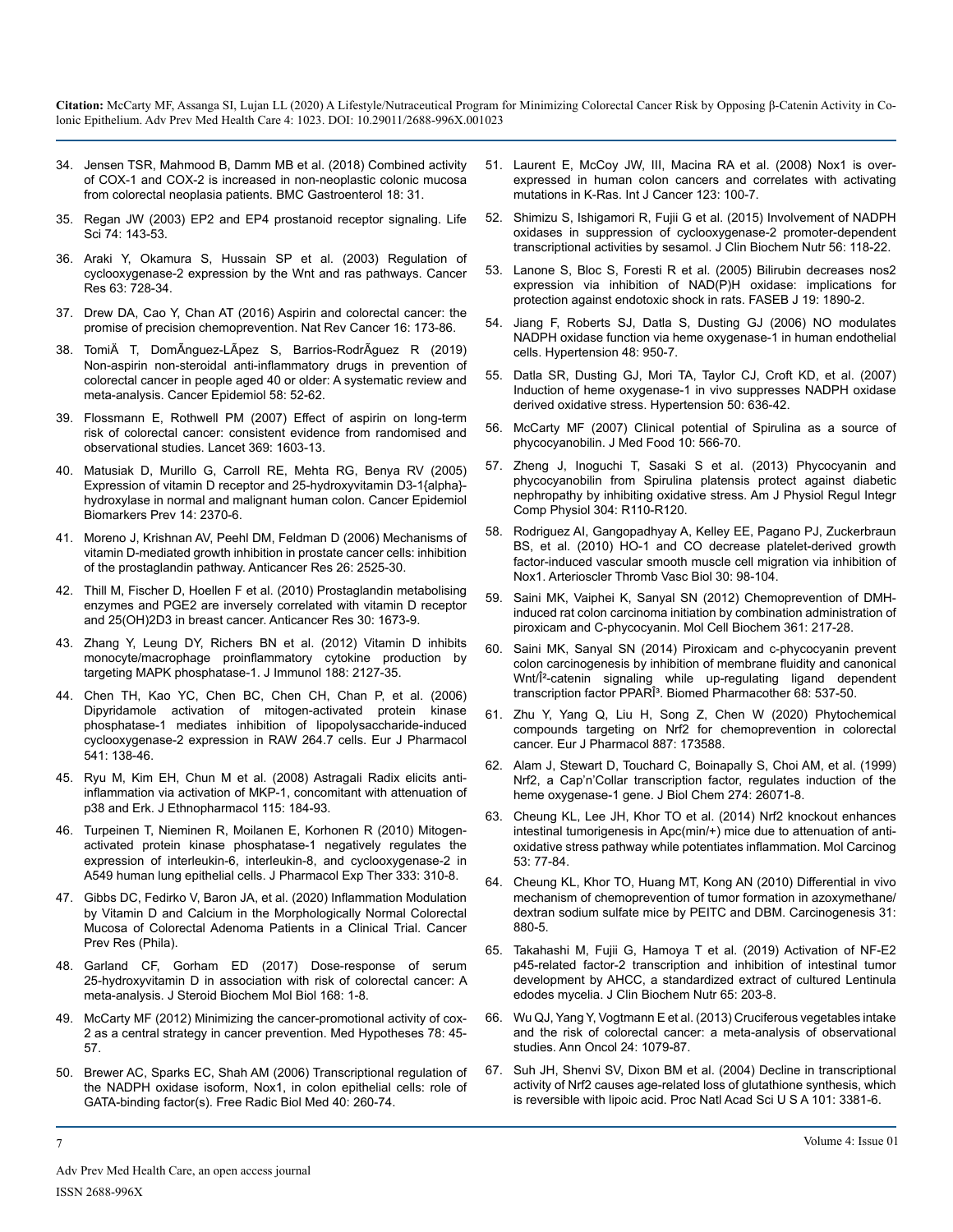- 68. [Shay KP, Moreau RF, Smith EJ, Smith AR, Hagen TM \(2009\) Alpha](https://pubmed.ncbi.nlm.nih.gov/19664690/)[lipoic acid as a dietary supplement: molecular mechanisms and](https://pubmed.ncbi.nlm.nih.gov/19664690/)  [therapeutic potential. Biochim Biophys Acta 1790: 1149-60.](https://pubmed.ncbi.nlm.nih.gov/19664690/)
- 69. [Lii CK, Liu KL, Cheng YP, Lin AH, Chen HW, et al. \(2010\) Sulforaphane](https://pubmed.ncbi.nlm.nih.gov/20237067/)  [and alpha-lipoic acid upregulate the expression of the pi class of](https://pubmed.ncbi.nlm.nih.gov/20237067/)  [glutathione S-transferase through c-jun and Nrf2 activation. J Nutr](https://pubmed.ncbi.nlm.nih.gov/20237067/)  [140: 885-92.](https://pubmed.ncbi.nlm.nih.gov/20237067/)
- 70. [Kochi T, Shimizu M, Sumi T et al. \(2014\) Inhibitory effects of astaxanthin](https://www.ncbi.nlm.nih.gov/pmc/articles/PMC4273491/)  [on azoxymethane-induced colonic preneoplastic lesions in C57/BL/](https://www.ncbi.nlm.nih.gov/pmc/articles/PMC4273491/) [KsJ-db/db mice. BMC Gastroenterol 14: 212.](https://www.ncbi.nlm.nih.gov/pmc/articles/PMC4273491/)
- 71. [Yasui Y, Hosokawa M, Mikami N, Miyashita K, Tanaka T \(2011\) Dietary](https://pubmed.ncbi.nlm.nih.gov/21621527/)  [astaxanthin inhibits colitis and colitis-associated colon carcinogenesis](https://pubmed.ncbi.nlm.nih.gov/21621527/)  [in mice via modulation of the inflammatory cytokines. Chem Biol](https://pubmed.ncbi.nlm.nih.gov/21621527/)  [Interact 193: 79-87.](https://pubmed.ncbi.nlm.nih.gov/21621527/)
- 72. [Prabhu PN, Ashokkumar P, Sudhandiran G \(2009\) Antioxidative and](https://pubmed.ncbi.nlm.nih.gov/19645817/)  [antiproliferative effects of astaxanthin during the initiation stages of](https://pubmed.ncbi.nlm.nih.gov/19645817/)  [1,2-dimethyl hydrazine-induced experimental colon carcinogenesis.](https://pubmed.ncbi.nlm.nih.gov/19645817/)  [Fundam Clin Pharmacol 23: 225-34.](https://pubmed.ncbi.nlm.nih.gov/19645817/)
- 73. [Tanaka T, Kawamori T, Ohnishi M et al. \(1995\) Suppression](https://pubmed.ncbi.nlm.nih.gov/8603470/)  [of azoxymethane-induced rat colon carcinogenesis by dietary](https://pubmed.ncbi.nlm.nih.gov/8603470/)  [administration of naturally occurring xanthophylls astaxanthin and](https://pubmed.ncbi.nlm.nih.gov/8603470/)  [canthaxanthin during the postinitiation phase. Carcinogenesis 16:](https://pubmed.ncbi.nlm.nih.gov/8603470/)  [2957-63.](https://pubmed.ncbi.nlm.nih.gov/8603470/)
- 74. [O'Keefe SJ, Li JV, Lahti L et al. \(2015\) Fat, fibre and cancer risk in](https://pubmed.ncbi.nlm.nih.gov/25919227/)  [African Americans and rural Africans. Nat Commun 6: 6342.](https://pubmed.ncbi.nlm.nih.gov/25919227/)
- 75. [Kim M, Park K \(2018\) Dietary Fat Intake and Risk of Colorectal](https://pubmed.ncbi.nlm.nih.gov/30545042/)  [Cancer: A Systematic Review and Meta-Analysis of Prospective](https://pubmed.ncbi.nlm.nih.gov/30545042/)  [Studies. Nutrients 10.](https://pubmed.ncbi.nlm.nih.gov/30545042/)
- 76. [Ma Y, Hu M, Zhou L et al. \(2018\) Dietary fiber intake and risks](https://pubmed.ncbi.nlm.nih.gov/30200062/)  [of proximal and distal colon cancers: A meta-analysis. Medicine](https://pubmed.ncbi.nlm.nih.gov/30200062/)  [\(Baltimore\) 97: e11678.](https://pubmed.ncbi.nlm.nih.gov/30200062/)
- 77. [Gianfredi V, Salvatori T, Villarini M, Moretti M, Nucci D, et al. \(2018\) Is](https://pubmed.ncbi.nlm.nih.gov/29516760/) [dietary fibre truly protective against colon cancer? A systematic review](https://pubmed.ncbi.nlm.nih.gov/29516760/)  [and meta-analysis. Int J Food Sci Nutr 69: 904-15.](https://pubmed.ncbi.nlm.nih.gov/29516760/)
- 78. [Topping DL \(1996\) Short-chain fatty acids produced by intestinal](https://pubmed.ncbi.nlm.nih.gov/24394459/)  [bacteria. Asia Pac J Clin Nutr 5: 15-9.](https://pubmed.ncbi.nlm.nih.gov/24394459/)
- 79. [Pan P, Oshima K, Huang YW et al. \(2018\) Loss of FFAR2 promotes](https://www.ncbi.nlm.nih.gov/pmc/articles/PMC6041131/#:~:text=Loss of FFAR2 epigenetically promotes colon cancer&text=Loss of FFAR2 results in,the progression of colon carcinogenesis.) [colon cancer by epigenetic dysregulation of inflammation suppressors.](https://www.ncbi.nlm.nih.gov/pmc/articles/PMC6041131/#:~:text=Loss of FFAR2 epigenetically promotes colon cancer&text=Loss of FFAR2 results in,the progression of colon carcinogenesis.)  [Int J Cancer 143: 886-96.](https://www.ncbi.nlm.nih.gov/pmc/articles/PMC6041131/#:~:text=Loss of FFAR2 epigenetically promotes colon cancer&text=Loss of FFAR2 results in,the progression of colon carcinogenesis.)
- 80. [Lee T, Schwandner R, Swaminath G et al. \(2008\) Identification and](https://pubmed.ncbi.nlm.nih.gov/18818303/)  [functional characterization of allosteric agonists for the G protein](https://pubmed.ncbi.nlm.nih.gov/18818303/)[coupled receptor FFA2. Mol Pharmacol 74: 1599-609.](https://pubmed.ncbi.nlm.nih.gov/18818303/)
- 81. [Zhou G, Myers R, Li Y et al. \(2001\) Role of AMP-activated protein](https://pubmed.ncbi.nlm.nih.gov/11602624/) [kinase in mechanism of metformin action. J Clin Invest 108: 1167-74.](https://pubmed.ncbi.nlm.nih.gov/11602624/)
- 82. [Musi N, Hirshman MF, Nygren J et al. \(2002\) Metformin increases](https://diabetes.diabetesjournals.org/content/51/7/2074#:~:text=In the current study%2C we,by enhanced peripheral glucose disposal.)  [AMP-activated protein kinase activity in skeletal muscle of subjects](https://diabetes.diabetesjournals.org/content/51/7/2074#:~:text=In the current study%2C we,by enhanced peripheral glucose disposal.)  [with type 2 diabetes. Diabetes 51: 2074-81.](https://diabetes.diabetesjournals.org/content/51/7/2074#:~:text=In the current study%2C we,by enhanced peripheral glucose disposal.)
- 83. [Ng CW, Jiang AA, Toh EMS et al. \(2020\) Metformin and colorectal](https://pubmed.ncbi.nlm.nih.gov/32592092/) [cancer: a systematic review, meta-analysis and meta-regression. Int J](https://pubmed.ncbi.nlm.nih.gov/32592092/) [Colorectal Dis 35: 1501-12.](https://pubmed.ncbi.nlm.nih.gov/32592092/)
- 84. [Yang WT, Yang HJ, Zhou JG, Liu JL \(2020\) Relationship between](https://pubmed.ncbi.nlm.nih.gov/32720184/)  [metformin therapy and risk of colorectal cancer in patients with](https://pubmed.ncbi.nlm.nih.gov/32720184/)  [diabetes mellitus: a meta-analysis. Int J Colorectal Dis 35: 2117-31.](https://pubmed.ncbi.nlm.nih.gov/32720184/)
- 85. [Lee YS, Kim WS, Kim KH et al. \(2006\) Berberine, a natural plant](https://pubmed.ncbi.nlm.nih.gov/16873688/)  [product, activates AMP-activated protein kinase with beneficial](https://pubmed.ncbi.nlm.nih.gov/16873688/)  [metabolic effects in diabetic and insulin-resistant states. Diabetes 55:](https://pubmed.ncbi.nlm.nih.gov/16873688/)  [2256-64.](https://pubmed.ncbi.nlm.nih.gov/16873688/)
- 86. [Turner N, Li JY, Gosby A et al. \(2008\) Berberine and its more biologically](https://pubmed.ncbi.nlm.nih.gov/18285556/)  [available derivative, dihydroberberine, inhibit mitochondrial respiratory](https://pubmed.ncbi.nlm.nih.gov/18285556/)  [complex I: a mechanism for the action of berberine to activate AMP](https://pubmed.ncbi.nlm.nih.gov/18285556/)[activated protein kinase and improve insulin action. Diabetes 57:](https://pubmed.ncbi.nlm.nih.gov/18285556/)  [1414-8.](https://pubmed.ncbi.nlm.nih.gov/18285556/)
- 87. [Liang Y, Xu X, Yin M et al. \(2019\) Effects of berberine on blood glucose](https://pubmed.ncbi.nlm.nih.gov/30393248/)  [in patients with type 2 diabetes mellitus: a systematic literature review](https://pubmed.ncbi.nlm.nih.gov/30393248/)  [and a meta-analysis. Endocr J 66: 51-63.](https://pubmed.ncbi.nlm.nih.gov/30393248/)
- 88. [Piao M, Cao H, He N et al. \(2016\) Berberine Inhibits Intestinal Polyps](https://pubmed.ncbi.nlm.nih.gov/27493671/)  [Growth in Apc \(min/+\) Mice via Regulation of Macrophage Polarization.](https://pubmed.ncbi.nlm.nih.gov/27493671/)  [Evid Based Complement Alternat Med: 5137505.](https://pubmed.ncbi.nlm.nih.gov/27493671/)
- 89. [Chen YX, Gao QY, Zou TH et al. \(2020\) Berberine versus placebo](https://pubmed.ncbi.nlm.nih.gov/31926918/)  [for the prevention of recurrence of colorectal adenoma: a multicentre,](https://pubmed.ncbi.nlm.nih.gov/31926918/)  [double-blinded, randomised controlled study. Lancet Gastroenterol](https://pubmed.ncbi.nlm.nih.gov/31926918/)  [Hepatol 5: 267-75.](https://pubmed.ncbi.nlm.nih.gov/31926918/)
- 90. Kim AY, Lee YS, Kim KH et al. (2010) Adiponectin represses colon cancer cell proliferation via AdipoR1- and -R2-mediated AMPK activation. Mol Endocrinol 24: 1441-52.
- 91. [Fujisawa T, Endo H, Tomimoto A et al. \(2008\) Adiponectin suppresses](https://pubmed.ncbi.nlm.nih.gov/18676419/)  [colorectal carcinogenesis under the high-fat diet condition. Gut 57:](https://pubmed.ncbi.nlm.nih.gov/18676419/)  [1531-8.](https://pubmed.ncbi.nlm.nih.gov/18676419/)
- 92. [Mutoh M, Teraoka N, Takasu S et al. \(2011\) Loss of adiponectin](https://pubmed.ncbi.nlm.nih.gov/21334339/)  [promotes intestinal carcinogenesis in Min and wild-type mice.](https://pubmed.ncbi.nlm.nih.gov/21334339/)  [Gastroenterology 140.](https://pubmed.ncbi.nlm.nih.gov/21334339/)
- 93. [Dong Y, Zhou J, Zhu Y et al. \(2017\) Abdominal obesity and colorectal](https://pubmed.ncbi.nlm.nih.gov/29026008/) [cancer risk: systematic review and meta-analysis of prospective](https://pubmed.ncbi.nlm.nih.gov/29026008/)  [studies. Biosci Rep: 37.](https://pubmed.ncbi.nlm.nih.gov/29026008/)
- 94. [Ryo M, Nakamura T, Kihara S et al. \(2004\) Adiponectin as a biomarker](https://pubmed.ncbi.nlm.nih.gov/15502375/)  [of the metabolic syndrome. Circ J 68: 975-81](https://pubmed.ncbi.nlm.nih.gov/15502375/).
- 95. [Lu W, Huang Z, Li N, Liu H \(2018\) Low circulating total adiponectin,](https://pubmed.ncbi.nlm.nih.gov/29765231/)  [especially its non-high-molecular weight fraction, represents a](https://pubmed.ncbi.nlm.nih.gov/29765231/)  [promising risk factor for colorectal cancer: a meta-analysis. Onco](https://pubmed.ncbi.nlm.nih.gov/29765231/)  [Targets Ther 11: 2519-31.](https://pubmed.ncbi.nlm.nih.gov/29765231/)
- 96. [Lin Z, Tian H, Lam KS et al. \(2013\) Adiponectin mediates the metabolic](https://pubmed.ncbi.nlm.nih.gov/23663741/)  [effects of FGF21 on glucose homeostasis and insulin sensitivity in](https://pubmed.ncbi.nlm.nih.gov/23663741/)  [mice. Cell Metab 17: 779-89.](https://pubmed.ncbi.nlm.nih.gov/23663741/)
- 97. [Adams AC, Kharitonenkov A \(2013\) FGF21 drives a shift in adipokine](https://pubmed.ncbi.nlm.nih.gov/23804592/)  [tone to restore metabolic health. Aging \(Albany NY\) 5: 386-7](https://pubmed.ncbi.nlm.nih.gov/23804592/).
- 98. [McCarty MF \(2014\) GCN2 and FGF21 are likely mediators of the](https://pubmed.ncbi.nlm.nih.gov/25015767/)  [protection from cancer, autoimmunity, obesity, and diabetes afforded](https://pubmed.ncbi.nlm.nih.gov/25015767/)  [by vegan diets. Med Hypotheses 83: 365-71.](https://pubmed.ncbi.nlm.nih.gov/25015767/)
- 99. [Laeger T, Henagan TM, Albarado DC et al. \(2014\) FGF21 is an](https://pubmed.ncbi.nlm.nih.gov/25133427/#:~:text=Enhanced fibroblast growth factor 21,the metabolic adaptation to starvation.&text=FGF21 therefore represents an endocrine,periods of reduced protein intake.)  [endocrine signal of protein restriction. J Clin Invest 124: 3913-22.](https://pubmed.ncbi.nlm.nih.gov/25133427/#:~:text=Enhanced fibroblast growth factor 21,the metabolic adaptation to starvation.&text=FGF21 therefore represents an endocrine,periods of reduced protein intake.)
- 100. [Castao-Martinez T, Schumacher F, Schumacher S et al. \(2019\)](https://pubmed.ncbi.nlm.nih.gov/30841758/)  [Methionine restriction prevents onset of type 2 diabetes in NZO mice.](https://pubmed.ncbi.nlm.nih.gov/30841758/)  [FASEB J 33: 7092-102.](https://pubmed.ncbi.nlm.nih.gov/30841758/)
- 101. [Yagi T, Toyoshima Y, Tokita R et al. \(2019\) Low-protein diet enhances](https://pubmed.ncbi.nlm.nih.gov/31130066/)  [adiponectin secretion in rats. Biosci Biotechnol Biochem 83: 1774-81.](https://pubmed.ncbi.nlm.nih.gov/31130066/)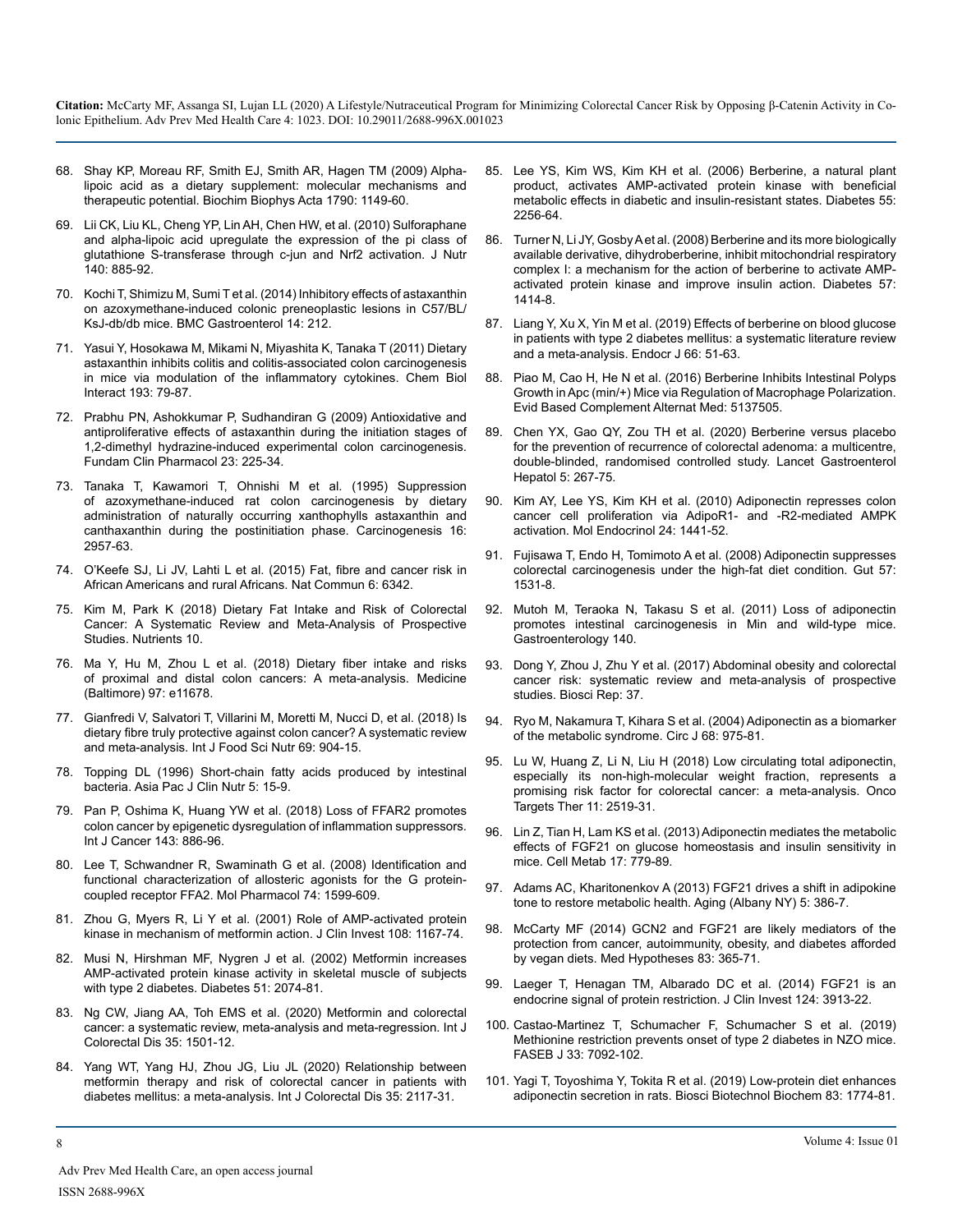- 102. [Yoshida H, Yanai H, Ito K et al. \(2010\) Administration of natural](https://pubmed.ncbi.nlm.nih.gov/19892350/)  [astaxanthin increases serum HDL-cholesterol and adiponectin in](https://pubmed.ncbi.nlm.nih.gov/19892350/)  [subjects with mild hyperlipidemia. Atherosclerosis 209: 520-3.](https://pubmed.ncbi.nlm.nih.gov/19892350/)
- 103. [Lundåsen T, Hunt MC, Nilsson LM et al. \(2007\) PPARalpha is a key](https://pubmed.ncbi.nlm.nih.gov/17601491/)  [regulator of hepatic FGF21. Biochem Biophys Res Commun 360: 437-](https://pubmed.ncbi.nlm.nih.gov/17601491/) [40.](https://pubmed.ncbi.nlm.nih.gov/17601491/)
- 104. [Ong KL, Rye KA, O'Connell R et al. \(2012\) Long-term fenofibrate](https://pubmed.ncbi.nlm.nih.gov/23144467/)  [therapy increases fibroblast growth factor 21 and retinol-binding](https://pubmed.ncbi.nlm.nih.gov/23144467/)  [protein 4 in subjects with type 2 diabetes. J Clin Endocrinol Metab](https://pubmed.ncbi.nlm.nih.gov/23144467/) [97: 4701-8](https://pubmed.ncbi.nlm.nih.gov/23144467/).
- 105. [Galman C, LundÃsen T, Kharitonenkov A et al. \(2008\) The circulating](https://pubmed.ncbi.nlm.nih.gov/18680716/) [metabolic regulator FGF21 is induced by prolonged fasting and](https://pubmed.ncbi.nlm.nih.gov/18680716/)  [PPARalpha activation in man. Cell Metab 8: 169-74.](https://pubmed.ncbi.nlm.nih.gov/18680716/)
- 106. [Hussein G, Nakagawa T, Goto H et al. \(2007\) Astaxanthin ameliorates](https://pubmed.ncbi.nlm.nih.gov/17074368/)  [features of metabolic syndrome in SHR/NDmcr-cp. Life Sci 80: 522-9.](https://pubmed.ncbi.nlm.nih.gov/17074368/)
- 107. [Kishimoto Y, Yoshida H, Kondo K \(2016\) Potential Anti-Atherosclerotic](https://pubmed.ncbi.nlm.nih.gov/26861359/)  [Properties of Astaxanthin. Mar Drugs: 14.](https://pubmed.ncbi.nlm.nih.gov/26861359/)
- 108. [Mashhadi NS, Zakerkish M, Mohammadiasl J, Zarei M,](https://pubmed.ncbi.nlm.nih.gov/29384321/)  [Mohammadshahi M, et al. \(2018\) Astaxanthin improves glucose](https://pubmed.ncbi.nlm.nih.gov/29384321/)  [metabolism and reduces blood pressure in patients with type 2](https://pubmed.ncbi.nlm.nih.gov/29384321/)  [diabetes mellitus. Asia Pac J Clin Nutr 27: 341-6.](https://pubmed.ncbi.nlm.nih.gov/29384321/)
- 109. [Allen NE, Appleby PN, Davey GK, Kaaks R, Rinaldi S, et al. \(2002\)](https://pubmed.ncbi.nlm.nih.gov/12433724/)  [The associations of diet with serum insulin-like growth factor I and its](https://pubmed.ncbi.nlm.nih.gov/12433724/) [main binding proteins in 292 women meat-eaters, vegetarians, and](https://pubmed.ncbi.nlm.nih.gov/12433724/)  [vegans. Cancer Epidemiol Biomarkers Prev 11: 1441-8.](https://pubmed.ncbi.nlm.nih.gov/12433724/)
- 110. [Fontana L, Klein S, Holloszy JO \(2006\) Long-term low-protein, low](https://pubmed.ncbi.nlm.nih.gov/17158430/)[calorie diet and endurance exercise modulate metabolic factors](https://pubmed.ncbi.nlm.nih.gov/17158430/)  [associated with cancer risk. Am J Clin Nutr 84: 1456-62.](https://pubmed.ncbi.nlm.nih.gov/17158430/)
- 111. [Levine ME, Suarez JA, Brandhorst S et al. \(2014\) Low protein intake](https://pubmed.ncbi.nlm.nih.gov/24606898/) [is associated with a major reduction in IGF-1, cancer, and overall](https://pubmed.ncbi.nlm.nih.gov/24606898/)  [mortality in the 65 and younger but not older population. Cell Metab](https://pubmed.ncbi.nlm.nih.gov/24606898/) [19: 407-17.](https://pubmed.ncbi.nlm.nih.gov/24606898/)
- 112. [Chi F, Wu R, Zeng YC, Xing R, Liu Y \(2013\) Circulation insulin](https://pubmed.ncbi.nlm.nih.gov/23269623/)[like growth factor peptides and colorectal cancer risk: an updated](https://pubmed.ncbi.nlm.nih.gov/23269623/)  [systematic review and meta-analysis. Mol Biol Rep 40: 3583-90.](https://pubmed.ncbi.nlm.nih.gov/23269623/)
- 113. [Rinaldi S, Cleveland R, Norat T et al. \(2010\) Serum levels of IGF-I,](https://pubmed.ncbi.nlm.nih.gov/19810099/)  [IGFBP-3 and colorectal cancer risk: results from the EPIC cohort, plus](https://pubmed.ncbi.nlm.nih.gov/19810099/) [a meta-analysis of prospective studies. Int J Cancer 126: 1702-15.](https://pubmed.ncbi.nlm.nih.gov/19810099/)
- 114. [Prior SJ, Jenkins NT, Brandauer J, Weiss EP, Hagberg JM \(2012\)](https://pubmed.ncbi.nlm.nih.gov/21872284/)  [Aerobic exercise training increases circulating insulin-like growth](https://pubmed.ncbi.nlm.nih.gov/21872284/)  [factor binding protein-1 concentration, but does not attenuate the](https://pubmed.ncbi.nlm.nih.gov/21872284/)  [reduction in circulating insulin-like growth factor binding protein-1 after](https://pubmed.ncbi.nlm.nih.gov/21872284/)  [a high-fat meal. Metabolism 61: 310-6.](https://pubmed.ncbi.nlm.nih.gov/21872284/)
- 115. [Wang J, Huang L, Gao Y et al. \(2020\) Physically active individuals](https://pubmed.ncbi.nlm.nih.gov/31296585/)  [have a 23% lower risk of any colorectal neoplasia and a 27% lower risk](https://pubmed.ncbi.nlm.nih.gov/31296585/)  [of advanced colorectal neoplasia than their non-active counterparts:](https://pubmed.ncbi.nlm.nih.gov/31296585/)  [systematic review and meta-analysis of observational studies. Br J](https://pubmed.ncbi.nlm.nih.gov/31296585/)  [Sports Med 54: 582-91.](https://pubmed.ncbi.nlm.nih.gov/31296585/)
- 116. [Cao H, Wang C, Chai R, Dong Q, Tu S \(2017\) Iron intake, serum](https://pubmed.ncbi.nlm.nih.gov/26956572/)  [iron indices and risk of colorectal adenomas: a meta-analysis of](https://pubmed.ncbi.nlm.nih.gov/26956572/)  [observational studies. Eur J Cancer Care \(Engl \) 26.](https://pubmed.ncbi.nlm.nih.gov/26956572/)
- 117. [Qiao L, Feng Y \(2013\) Intakes of heme iron and zinc and colorectal](https://pubmed.ncbi.nlm.nih.gov/23568532/)  [cancer incidence: a meta-analysis of prospective studies. Cancer](https://pubmed.ncbi.nlm.nih.gov/23568532/)  [Causes Control 24: 1175-83.](https://pubmed.ncbi.nlm.nih.gov/23568532/)
- 118. [Bastide NM, Chenni F, Audebert M et al. \(2015\) A central role for heme](https://pubmed.ncbi.nlm.nih.gov/25592152/)  [iron in colon carcinogenesis associated with red meat intake. Cancer](https://pubmed.ncbi.nlm.nih.gov/25592152/)  [Res 75: 870-9.](https://pubmed.ncbi.nlm.nih.gov/25592152/)
- 119. [Burkitt DP \(2017\) Epidemiology of cancer of the colon and rectum.](https://pubmed.ncbi.nlm.nih.gov/5165022/)  [Cancer 28: 3-13.](https://pubmed.ncbi.nlm.nih.gov/5165022/)
- 120. [Cao H, Luo S, Xu M et al. \(2014\) The secondary bile acid, deoxycholate](https://pubmed.ncbi.nlm.nih.gov/25106466/)  [accelerates intestinal adenoma-adenocarcinoma sequence in Apc](https://pubmed.ncbi.nlm.nih.gov/25106466/)  [\(min/+\) mice through enhancing Wnt signaling. Fam Cancer 13: 563-71.](https://pubmed.ncbi.nlm.nih.gov/25106466/)
- 121. [Glinghammar B, Inoue H, Rafter JJ \(2002\) Deoxycholic acid causes](https://pubmed.ncbi.nlm.nih.gov/12016158/)  [DNA damage in colonic cells with subsequent induction of caspases,](https://pubmed.ncbi.nlm.nih.gov/12016158/)  [COX-2 promoter activity and the transcription factors NF-kB and AP-1.](https://pubmed.ncbi.nlm.nih.gov/12016158/) [Carcinogenesis 23: 839-45.](https://pubmed.ncbi.nlm.nih.gov/12016158/)
- 122. [Powolny A, Xu J, Loo G \(2001\) Deoxycholate induces DNA damage](https://pubmed.ncbi.nlm.nih.gov/11240376/)  [and apoptosis in human colon epithelial cells expressing either mutant](https://pubmed.ncbi.nlm.nih.gov/11240376/)  [or wild-type p53. Int J Biochem Cell Biol 33: 193-203.](https://pubmed.ncbi.nlm.nih.gov/11240376/)
- 123. [Ocvirk S, O'Keefe SJ \(2017\) Influence of Bile Acids on Colorectal](https://pubmed.ncbi.nlm.nih.gov/29430336/)  [Cancer Risk: Potential Mechanisms Mediated by Diet - Gut Microbiota](https://pubmed.ncbi.nlm.nih.gov/29430336/)  [Interactions. Curr Nutr Rep 6: 315-22.](https://pubmed.ncbi.nlm.nih.gov/29430336/)
- 124. [Bayerdrffer E, Mannes GA, Richter WO et al. \(1993\) Increased](https://www.gastrojournal.org/article/0016-5085(93)90846-5/pdf#:~:text=Results%3A Deoxycholic acid levels were,L%2C P %3C 0.0025).)  [serum deoxycholic acid levels in men with colorectal adenomas.](https://www.gastrojournal.org/article/0016-5085(93)90846-5/pdf#:~:text=Results%3A Deoxycholic acid levels were,L%2C P %3C 0.0025).)  [Gastroenterology 104: 145-51.](https://www.gastrojournal.org/article/0016-5085(93)90846-5/pdf#:~:text=Results%3A Deoxycholic acid levels were,L%2C P %3C 0.0025).)
- 125. [Bayerdrffer E, Mannes GA, OchsenkÃhn T, Dirschedl P, Wiebecke](https://pubmed.ncbi.nlm.nih.gov/7883228/)  [B, et al. \(1995\) Unconjugated secondary bile acids in the serum of](https://pubmed.ncbi.nlm.nih.gov/7883228/)  [patients with colorectal adenomas. Gut 36: 268-73.](https://pubmed.ncbi.nlm.nih.gov/7883228/)
- 126. [Pai R, Tarnawski AS, Tran T \(2004\) Deoxycholic acid activates beta](https://pubmed.ncbi.nlm.nih.gov/15004225/)[catenin signaling pathway and increases colon cell cancer growth and](https://pubmed.ncbi.nlm.nih.gov/15004225/) [invasiveness. Mol Biol Cell 15: 2156-63.](https://pubmed.ncbi.nlm.nih.gov/15004225/)
- 127. [Farhana L, Nangia-Makker P, Arbit E et al. \(2016\) Bile acid: a potential](https://pubmed.ncbi.nlm.nih.gov/27908290/) [inducer of colon cancer stem cells. Stem Cell Res Ther 7: 181.](https://pubmed.ncbi.nlm.nih.gov/27908290/)
- 128. [Khare S, Holgren C, Samarel AM \(2006\) Deoxycholic acid differentially](https://journals.physiology.org/doi/full/10.1152/ajpgi.00008.2006)  [regulates focal adhesion kinase phosphorylation: role of tyrosine](https://journals.physiology.org/doi/full/10.1152/ajpgi.00008.2006)  [phosphatase ShP2. Am J Physiol Gastrointest Liver Physiol 291:](https://journals.physiology.org/doi/full/10.1152/ajpgi.00008.2006)  [G1100-G1112.](https://journals.physiology.org/doi/full/10.1152/ajpgi.00008.2006)
- 129. [Centuori SM, Gomes CJ, Trujillo J et al. \(2016\) Deoxycholic acid](https://pubmed.ncbi.nlm.nih.gov/27086143/)  [mediates non-canonical EGFR-MAPK activation through the induction](https://pubmed.ncbi.nlm.nih.gov/27086143/)  [of calcium signaling in colon cancer cells. Biochim Biophys Acta 1861:](https://pubmed.ncbi.nlm.nih.gov/27086143/)  [663-70.](https://pubmed.ncbi.nlm.nih.gov/27086143/)
- 130. [Keum N, Aune D, Greenwood DC, Ju W, Giovannucci EL \(2014\)](https://pubmed.ncbi.nlm.nih.gov/24623471/)  [Calcium intake and colorectal cancer risk: dose-response meta](https://pubmed.ncbi.nlm.nih.gov/24623471/)[analysis of prospective observational studies. Int J Cancer 135: 1940-8.](https://pubmed.ncbi.nlm.nih.gov/24623471/)
- 131. [Meng Y, Sun J, Yu J, Wang C, Su J \(2019\) Dietary Intakes of Calcium,](https://pubmed.ncbi.nlm.nih.gov/30171595/) [Iron, Magnesium, and Potassium Elements and the Risk of Colorectal](https://pubmed.ncbi.nlm.nih.gov/30171595/)  [Cancer: a Meta-Analysis. Biol Trace Elem Res 189: 325-35.](https://pubmed.ncbi.nlm.nih.gov/30171595/)
- 132. [Huang D, Lei S, Wu Y et al. \(2020\) Additively protective effects](https://pubmed.ncbi.nlm.nih.gov/31784301/)  [of vitamin D and calcium against colorectal adenoma incidence,](https://pubmed.ncbi.nlm.nih.gov/31784301/)  [malignant transformation and progression: A systematic review and](https://pubmed.ncbi.nlm.nih.gov/31784301/)  [meta-analysis. Clin Nutr 39: 2525-38.](https://pubmed.ncbi.nlm.nih.gov/31784301/)
- 133. [Wargovich MJ, Eng VW, Newmark HL, Bruce WR \(1983\) Calcium](https://pubmed.ncbi.nlm.nih.gov/6883640/)  [ameliorates the toxic effect of deoxycholic acid on colonic epithelium.](https://pubmed.ncbi.nlm.nih.gov/6883640/)  [Carcinogenesis 4: 1205-7.](https://pubmed.ncbi.nlm.nih.gov/6883640/)
- 134. [Bartram HP, Kasper K, Dusel G et al. \(1997\) Effects of calcium and](https://pubmed.ncbi.nlm.nih.gov/9429694/) [deoxycholic acid on human colonic cell proliferation in vitro. Ann Nutr](https://pubmed.ncbi.nlm.nih.gov/9429694/) [Metab 41: 315-23.](https://pubmed.ncbi.nlm.nih.gov/9429694/)